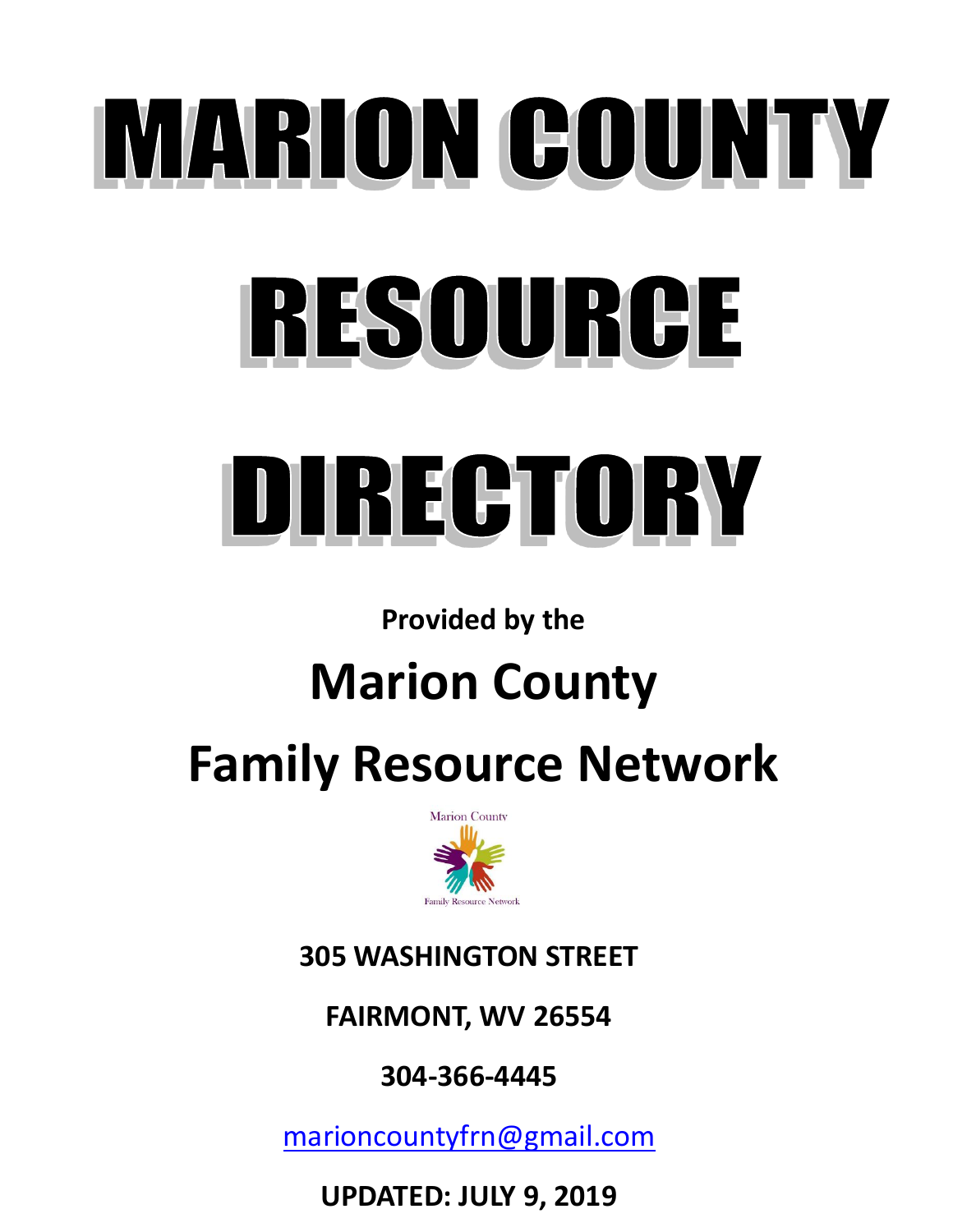

## **MARION COUNTY SERVICE DIRECTORY**

The Marion County Family Resource Network has compiled and continues to update and edit the directory as needed. Please submit additions, corrections or comments to [marioncountyfrn@gmail.com](mailto:marioncountyfrn@gmail.com) or call 304-366-4445. Copies (hard copies or electronic versions) are available at the FRN office at 305 Washington Street, Fairmont, WV 26554.

## **CONTENTS**

| 1. Most Frequently Requested Phone Numbers |  |
|--------------------------------------------|--|
| 2. Alphabetical list of Resources          |  |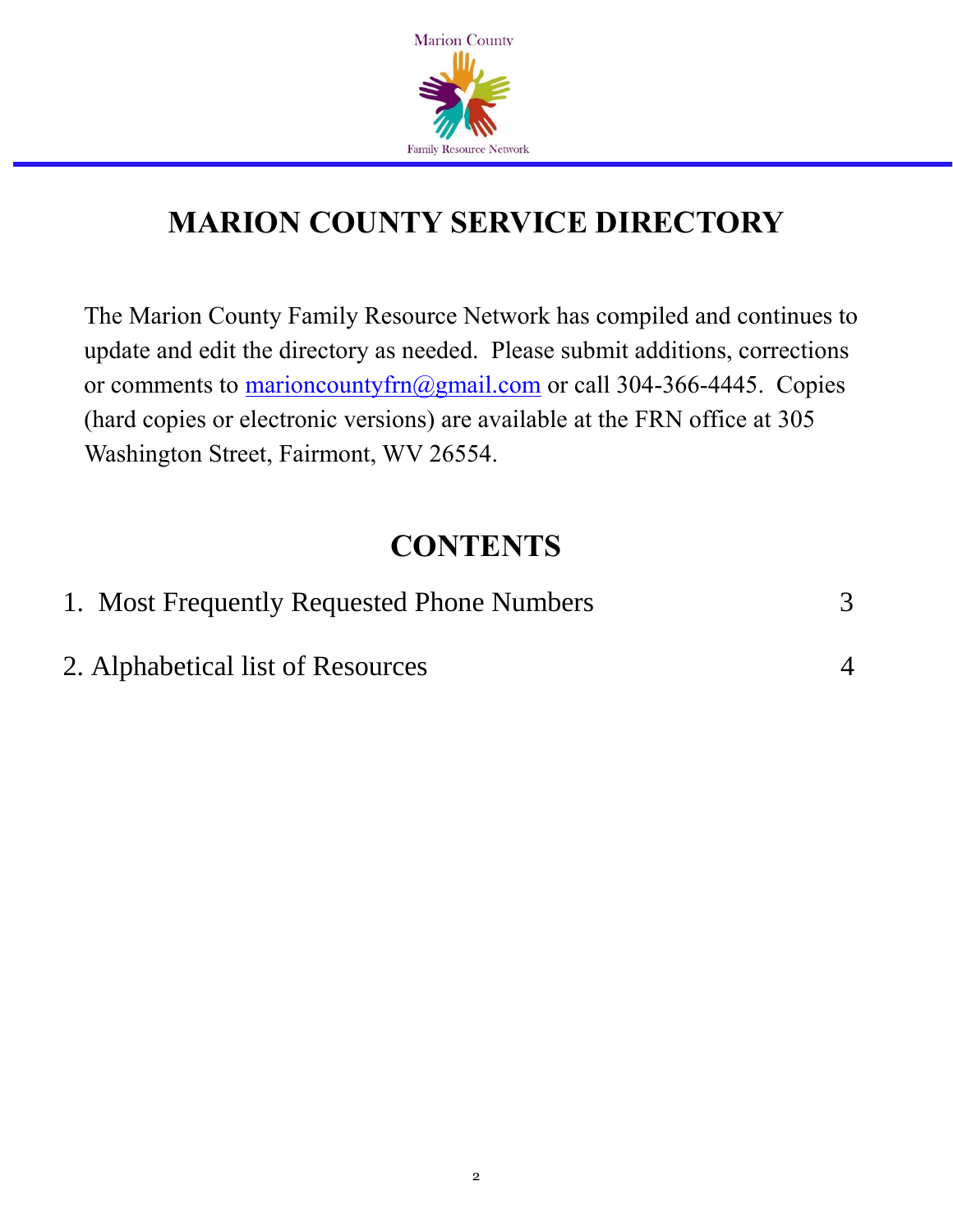3. List of Resources by Service Category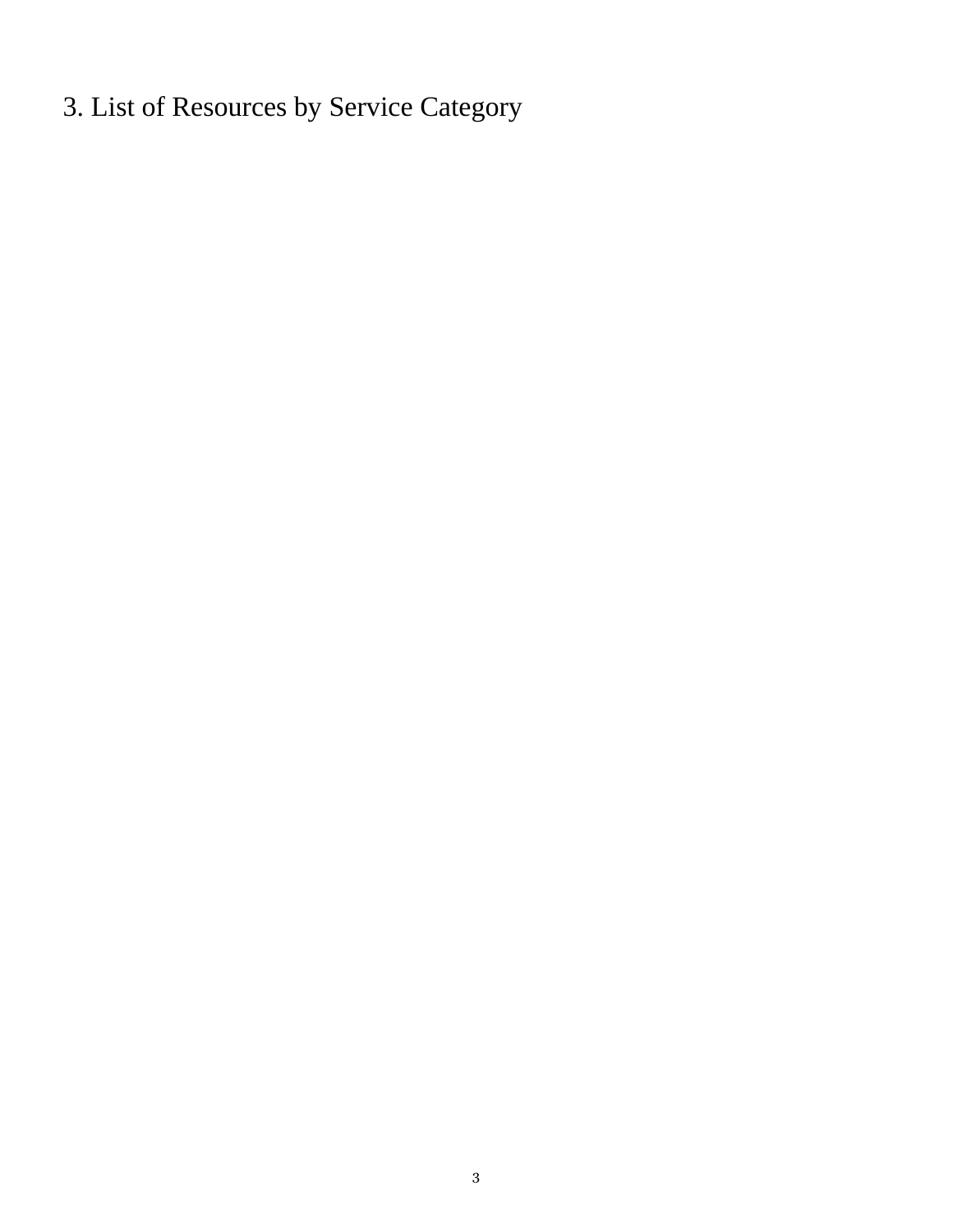# Marion County RESOURCE Guide  $unt$   $y$   $RESO$ <br>Pr ovided by t he

Mar ion Count y RESOURCE Guide<br>Provided by the<br>Marion Count y Famil y Resour ce Net wor k



### **ADDICTION COUNSELING/ DRUG & ALCOHOL SUPPORT SERVICES**:

| 844-HELP4WV (435-7498)                                 | 844-435-7498        |
|--------------------------------------------------------|---------------------|
| 24 Hour Crisis Hotline                                 | 800-579-5844        |
| <b>WV Drug Abuse Quit Line</b>                         | 866-WV-QUITT        |
| <b>United Summit Center</b>                            | 304-623-5661        |
| <b>Valley Health Care</b>                              | 304-366-7174        |
| <b>Addiction Specialists</b>                           | 724-437-3776        |
| <b>Alcoholics Anonymous</b>                            | 304-291-7918        |
| Chestnut Ridge Center/Hospital                         | 304-598-6400        |
| <b>Clarksburg Treatment Center</b>                     | 304-622-7511        |
| Dr. Ronald Pearse (Psychology Center)                  | 304-367-0232        |
| <b>Family Services of Marion County</b>                | 304-366-4750        |
| Milan Puskar Health Right                              | 304-292-8234        |
| <b>WV Prevention Resource Center</b>                   | 304-293-8612        |
| <b>WVU Medicine Day Hospital</b>                       | 304-598-6429 ext. 5 |
| <b>Youth Academy</b>                                   | 304-363-3341        |
| WVU Medicine Children's Mobile Crisis Unit 844-WVKIDS1 |                     |
|                                                        | $(985 - 4371)$      |
| Valley Health Care -24 Hour Crisis Line                | 800-232-0020        |

"Working together to keep children safe and families healthy in Marion County"

Marion County Family Resource Network **305 Washington Street, Fairmont, WV 26554**

**304-366-4445**

marioncountyfrn@gmail.com

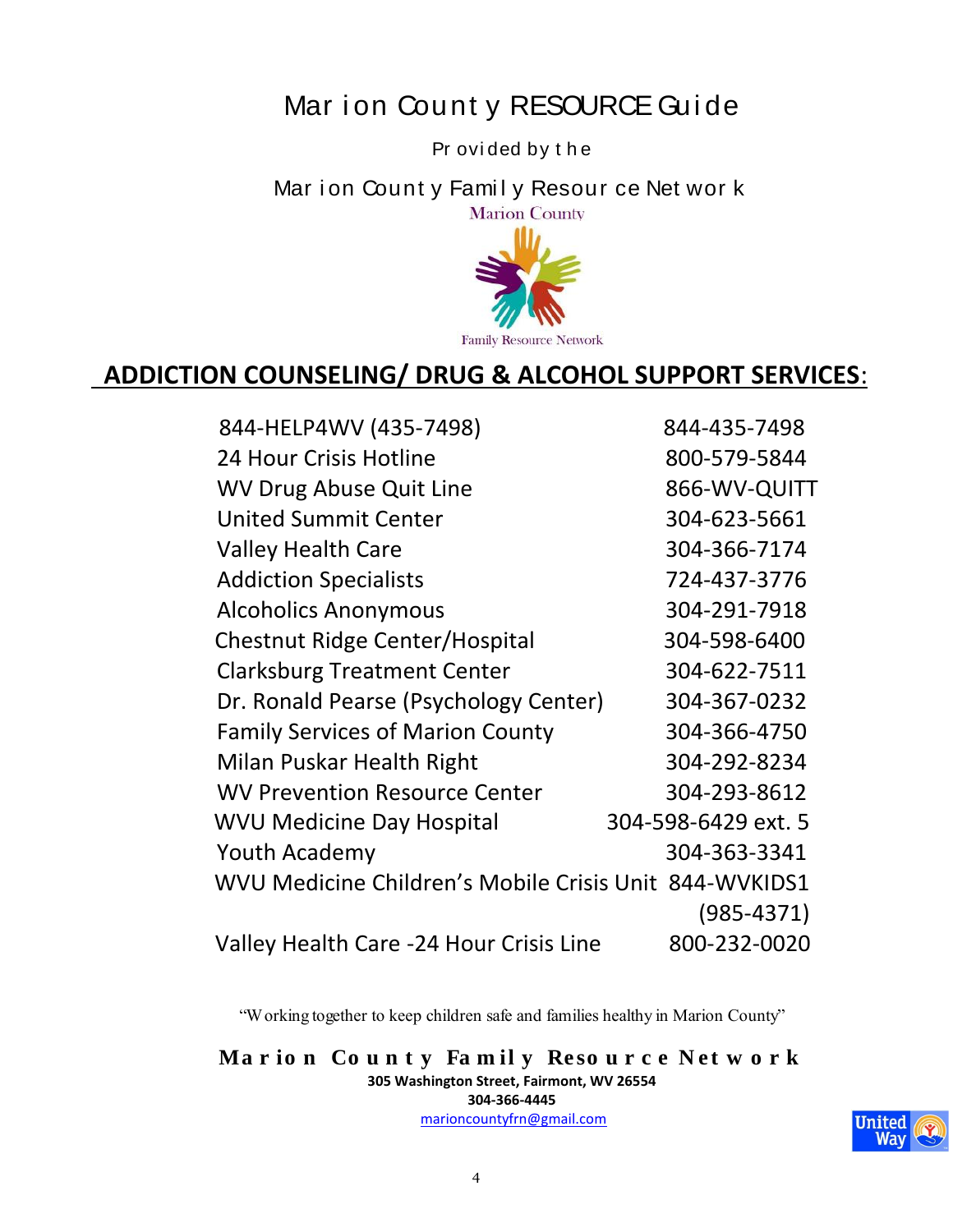### 19

| 4. Additional Substance Abuse Resources/ Online Assistance | 23 |
|------------------------------------------------------------|----|
| 5. Suicide Prevention Organizations                        | 25 |
| 6. Commonly Needed Local Services                          |    |

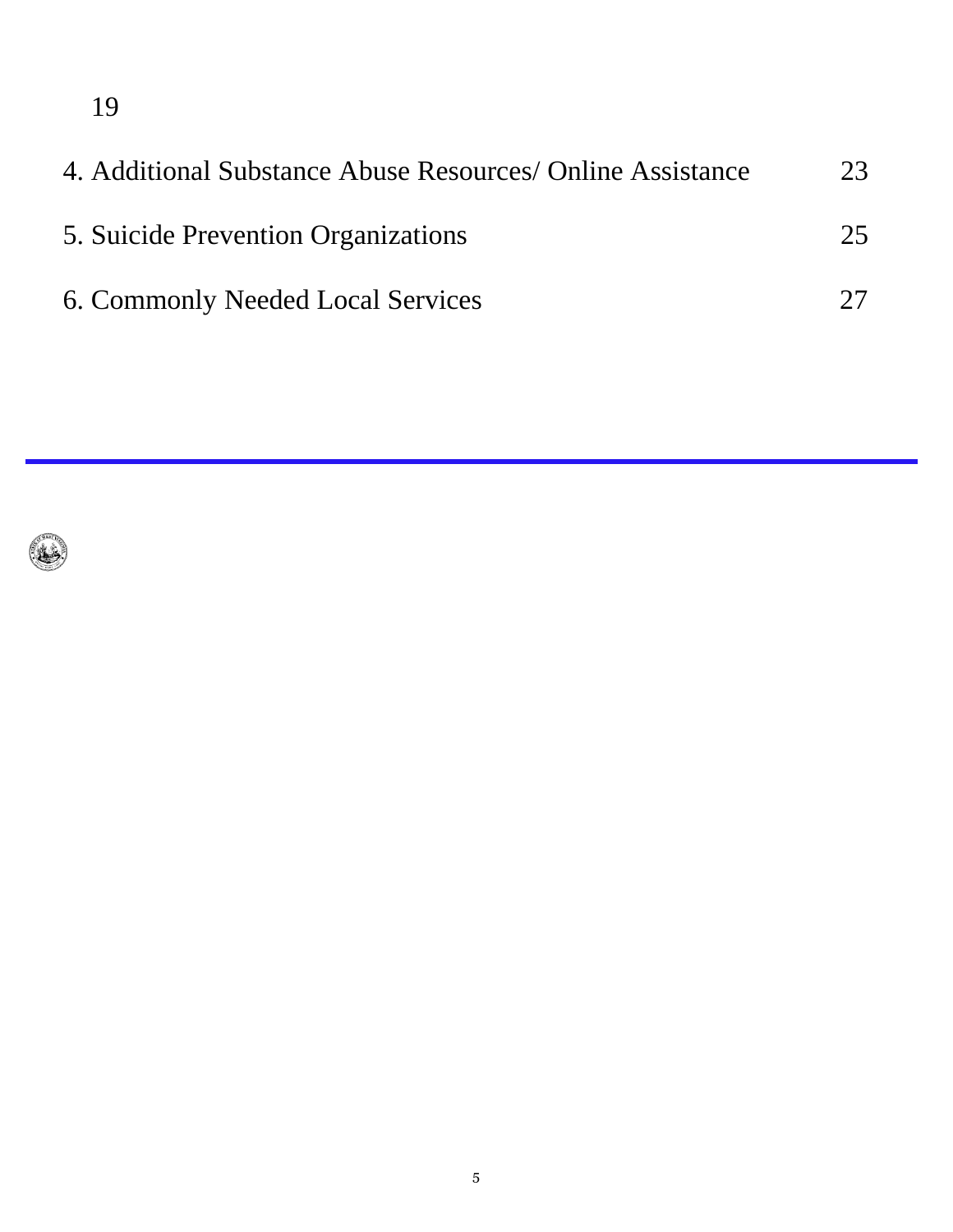305 Washington Street Fairmont WV 26554 (304) 366-4445 Email [\(marioncountyf](mailto:marioncountyfrn@gmail.com)rn@gmail.com)





## Most Commonly Requested Numbers:

| 24 HOUR Crisis Line                                    | 800-579-5844                   |                            |          |           |       |
|--------------------------------------------------------|--------------------------------|----------------------------|----------|-----------|-------|
| <b>Child Protective Services</b><br><b>CPS</b> Hotline | 304-368-4420<br>1-800-352-6513 | 416 Adams St.<br>Suite 307 | Fairmont | <b>WV</b> | 26554 |
| <b>Circuit Court</b>                                   | 304-367-5361                   | 219 Adams Street #211      | Fairmont | <b>WV</b> | 26554 |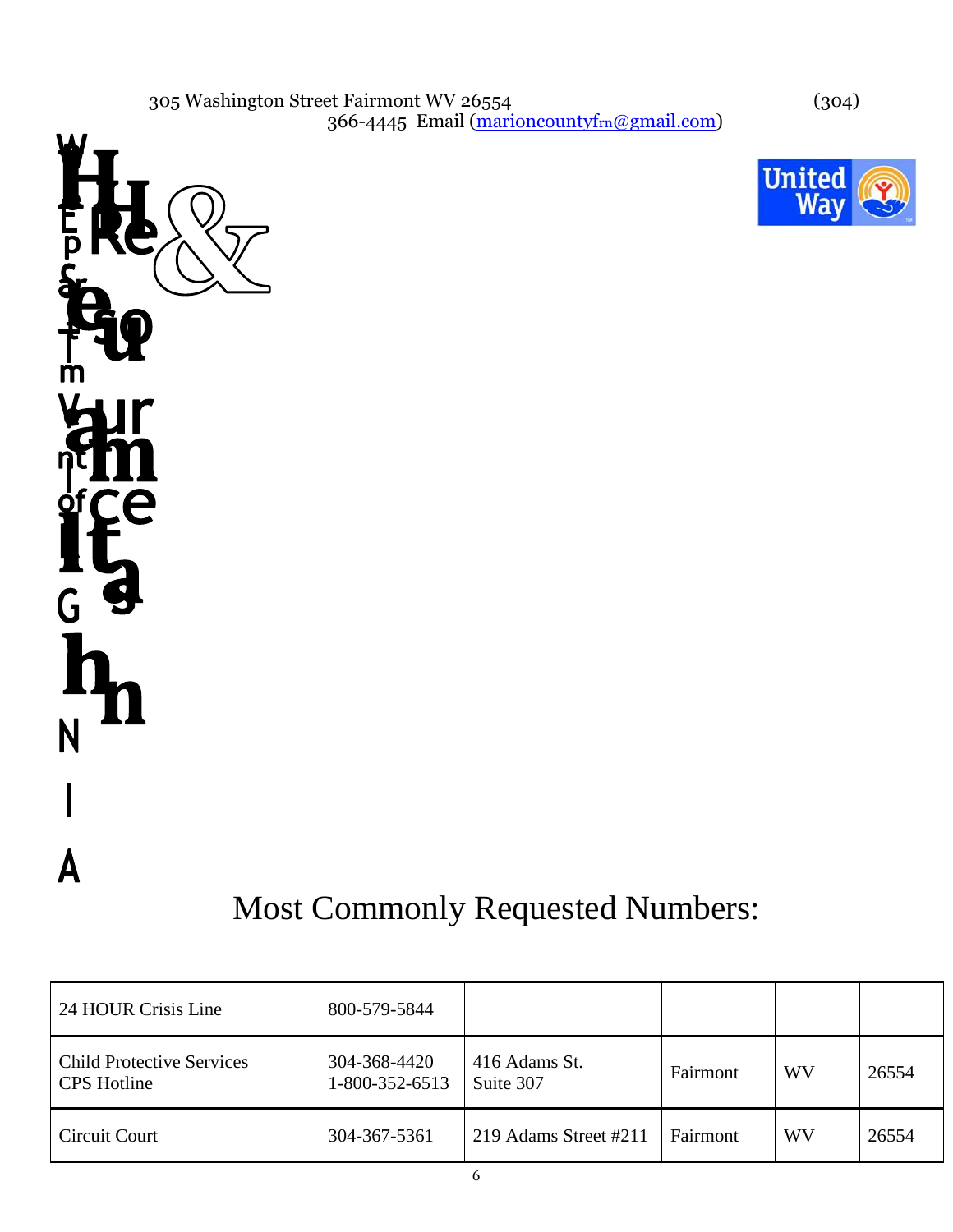| <b>Community Action</b>                                 | 304-366-4367   | 1304 Goose Run Road        | Fairmont   | <b>WV</b> | 26554 |
|---------------------------------------------------------|----------------|----------------------------|------------|-----------|-------|
| Connecting Link, Incorporated:                          | 304-363-4882   | 205 Fairmont Avenue,       | Fairmont   | <b>WV</b> | 26554 |
| DHHR - Department of Health &<br><b>Human Resources</b> | 304-368-4420   | 416 Adams St. Suite<br>307 | Fairmont   | <b>WV</b> | 26554 |
| Fairmont/Morgantown Housing<br>Authority                | 304-363-0860   | 103 Twelfth Street         | Fairmont   | <b>WV</b> | 26554 |
| <b>Family Court</b>                                     | 304-367-2760   | 219 Adams Street<br>Rm 306 | Fairmont   | <b>WV</b> | 26554 |
| Family Services of Marion:                              | 304-366-4750   | 1313 Locust Avenue         | Fairmont   | <b>WV</b> | 26554 |
| Legal Aid                                               | 304-296-0001   | 165 Scott Ave<br>Suite 209 | Morgantown | <b>WV</b> | 26508 |
| <b>Salvation Army</b>                                   | 304-366-2601   | 1512 Locust Ave            | Fairmont   | <b>WV</b> | 26554 |
| Social Security Office                                  | 1-800-772-1213 | 9039 Middletown Mall       | Fairmont   | <b>WV</b> | 26554 |
| Victim Crime Advocate<br>Prosecutor                     | 304-367-5380   | 213 Jackson St             | Fairmont   | <b>WV</b> | 26554 |
| <b>WV 211</b>                                           | 211            |                            |            |           |       |
| WV Drug Abuse Quit Line                                 | 866-WV-QUITT   |                            |            |           |       |

#### ALPHABETICAL LISTING OF RESOURCES

#### **Addiction Specialists** 724-437-2776

#### 1023 Pittsburgh Rd Uniontown, PA 15401

Substance Abuse treatment services, methadone maintenance, residential short-term treatment (30 days or less), outpatient, partial hospitalization/ day treatment; accepting person with co-occurring mental and substance abuse disorder, pregnant/ post-partum women, men, DUI/DWI offenders, and criminal justice clients.

| <b>Adolescent Pregnancy Prevention</b>                                  | 304-558-5388 or 1-800-642-8522 |
|-------------------------------------------------------------------------|--------------------------------|
| WV Family Planning Program 350 Capitol St Room 427 Charleston, WV 25301 |                                |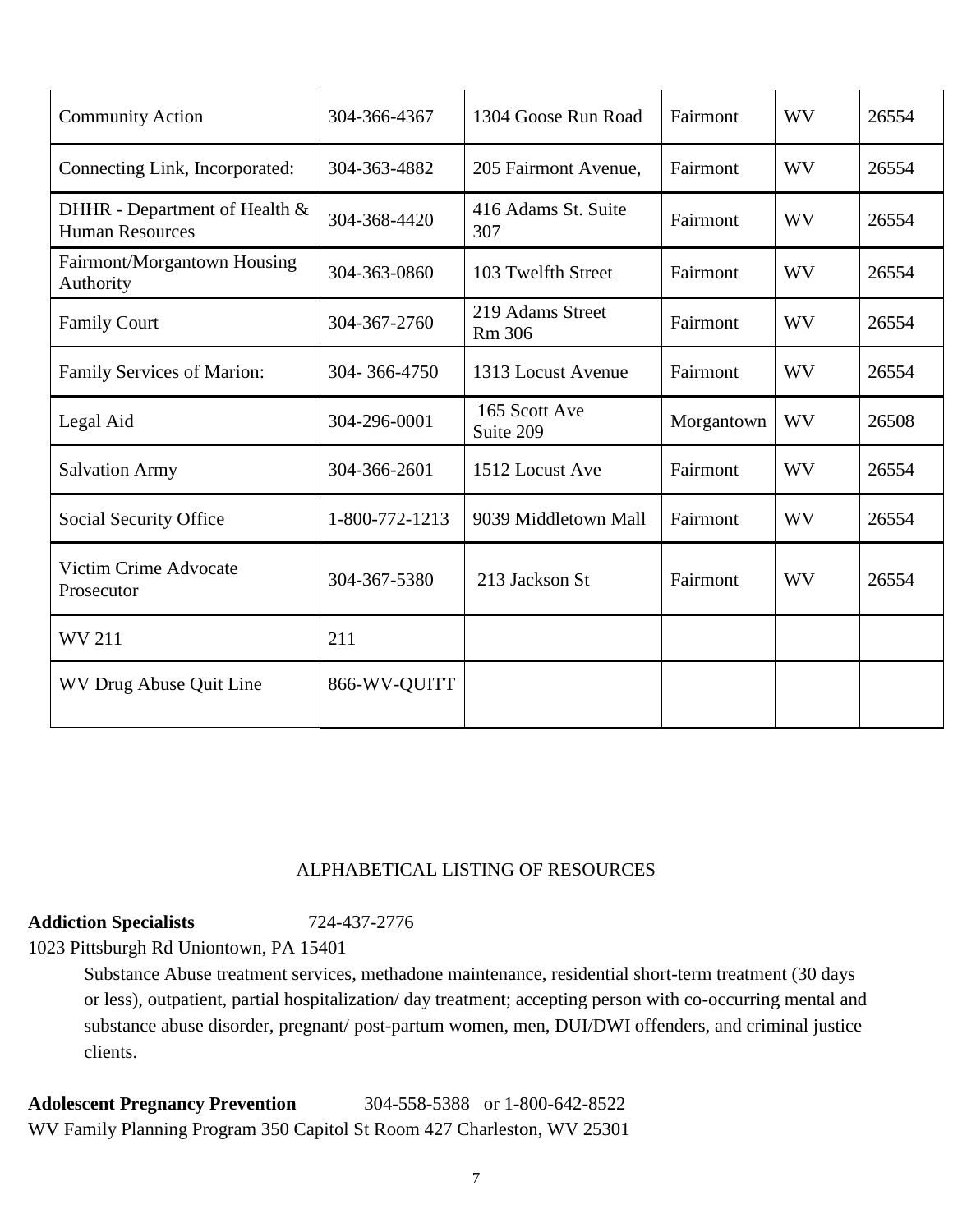Free clinic visits if under 18, free or low-cost services if you are a student, FREE or low cost burth control, screening and treatment for some STI's, health education and counseling, medical chek-ups, pap tests, pregnancy tests. ALL services are completely confidential.

#### **Adult Elder Abuse Hotline** (800)352-6513

The National Center on Elder Abuse (NCEA) serves as a national resource center dedicated to the prevention of elder mistreatment; to carry out its mission, the NCEA disseminates elder abuse information to professionals and the public, and provides technical assistance and training to states and to community-based organizations.

#### **Alzheimer's Association** 304-599-1159 or 1-800-491-2717

1299 Pineview Dr. Suite 3 Morgantown, WV 26505

Provides support and education to those caring for someone with Alzheimer's disease

#### **American Red Cross** 304- 598-9500

1299 Pineview Dr. Suite 300 Morgantown, WV 26505

Disaster services, Health and Safety services, service to Military families, international services, and Blood services

#### Appalachian Community Health Center 304-636-3232

725 Yokum Street, Elkins, WV 26241

Comprehensive licensed behavioral center providing a Mix of mental health and substance abuse services, substance abuse treatment, buprenorphine services, outpatient, DUI/DWI offenders, children services, I/DD services

**Birth Right of Morgantown** 304- 296-0277 or 1-800-550-4900 364 High Street Room 215 Morgantown, WV 26505 Free pregnancy test, educational information on other options

#### **Boy Scouts of America (BSA 615)** Mountaineer Area Council 304- 366-3940

1831 Speedway Avenue Fairmont, WV 26554

Mountaineer Area Council BSA serves youth in four counties of North Central West Virginia. The council has more than 70 units from all levels of Scouting (Cub Scout Packs, Boy Scout Troops and Venture Crews) that participate in a variety of activities all year long. Explore our site and visit often to learn all that Mountaineer Area Council BSA offers youth in North Central WV.

#### **Boys &Girls Clubs of Marion County** 304-376-2627

1025 Fairfax Street Fairmont, WV 26554

The mission of the Boys & Girls Club is to enable all young people, especially those who need us most, to reach their full potential as productive, caring, responsible citizens. The Boys & Girls Club operates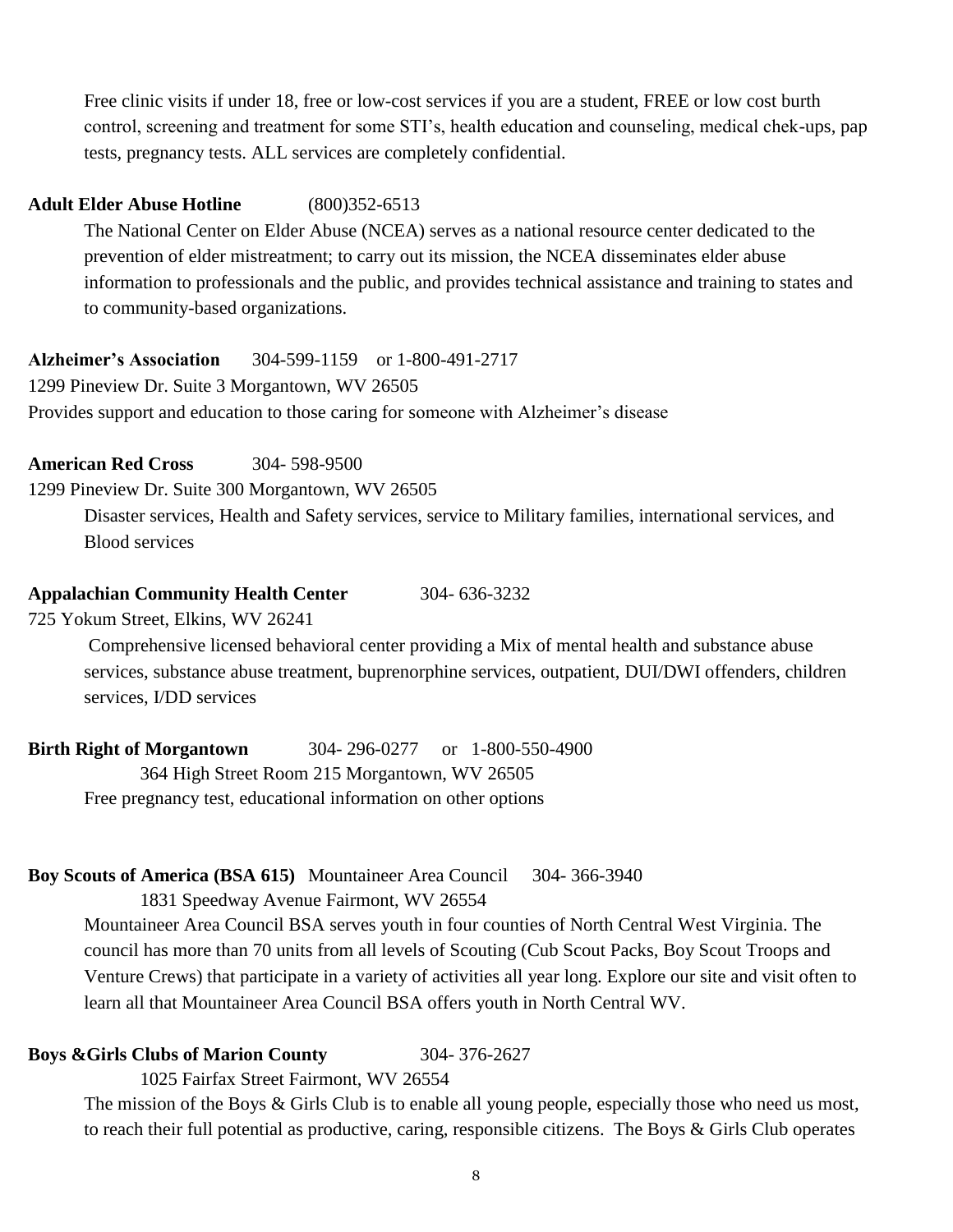summer programs and afterschool programs in which the following activities are provided homework help/tutoring, recreation, arts & humanities, hands on science, family nights, and field trips.

**Bright Beginnings** 304- 363-5454 22 Moran Circle Whitehall, WV 26554 Daycare for children 6 weeks -12 years old

#### **Burlington United Methodist Family Services** 304- 368-0030 1511Pleasant Valley Road Fairmont, WV 26554 Foster care, adoption, and custody home studies

#### **Care Partners Home Health** 304- 285-5500

511 Burroughs St. Suite 101 Morgantown, WV 26505 Home health services provided by Monongalia general hospital, and West Virginia University Hospitals.

#### **Caritas House, Inc,** 304- 985-0021

391 Scott Ave. Morgantown, WV2t

Provides advocacy, community outreach, case management, prevention, education, transitional housing, volunteer and support services to enable homelessness and individuals with HIV/AIDS

**Chestnut Ridge Center** 304-598-6400

1 Medical Center Dr. Road Morgantown, WV 26505

Mix of mental health and substance abuse services, substance abuse treatment, Detoxification, Burprenorphine services, hospital inpatient, residential long-term treatment (more than 30 days), outpatient, and Partial hospitalization/day treatment.

**Chestnut Ridge Hospital** 304- 598-6400

1 Medical Center Dr. Road Morgantown, WV 26505

Psychiatric services for adolescents (13-18 years) and adults, inpatient, outpatient and day hospital programs.

#### **Child Advocacy Center** 304-333-3936

315 Fairmont Ave. Fairmont, WV 26554

Children's Advocacy Centers(CASs) operate on fundamental belief that the best interest of the child victim should be protected as the case proceeds through investigation and prosecution stages. Offering child-friendly environment where child victims can feel safe talking about their situation, in the event something has happened to them.

#### **Child Care Resource Center** 304-366-3615

118 Adams St Fairmont, WV 26554

Our mission is to provide quality services to children and families which will enrich their lives and empower them to achieve their fullest potential. We are a community service organization that works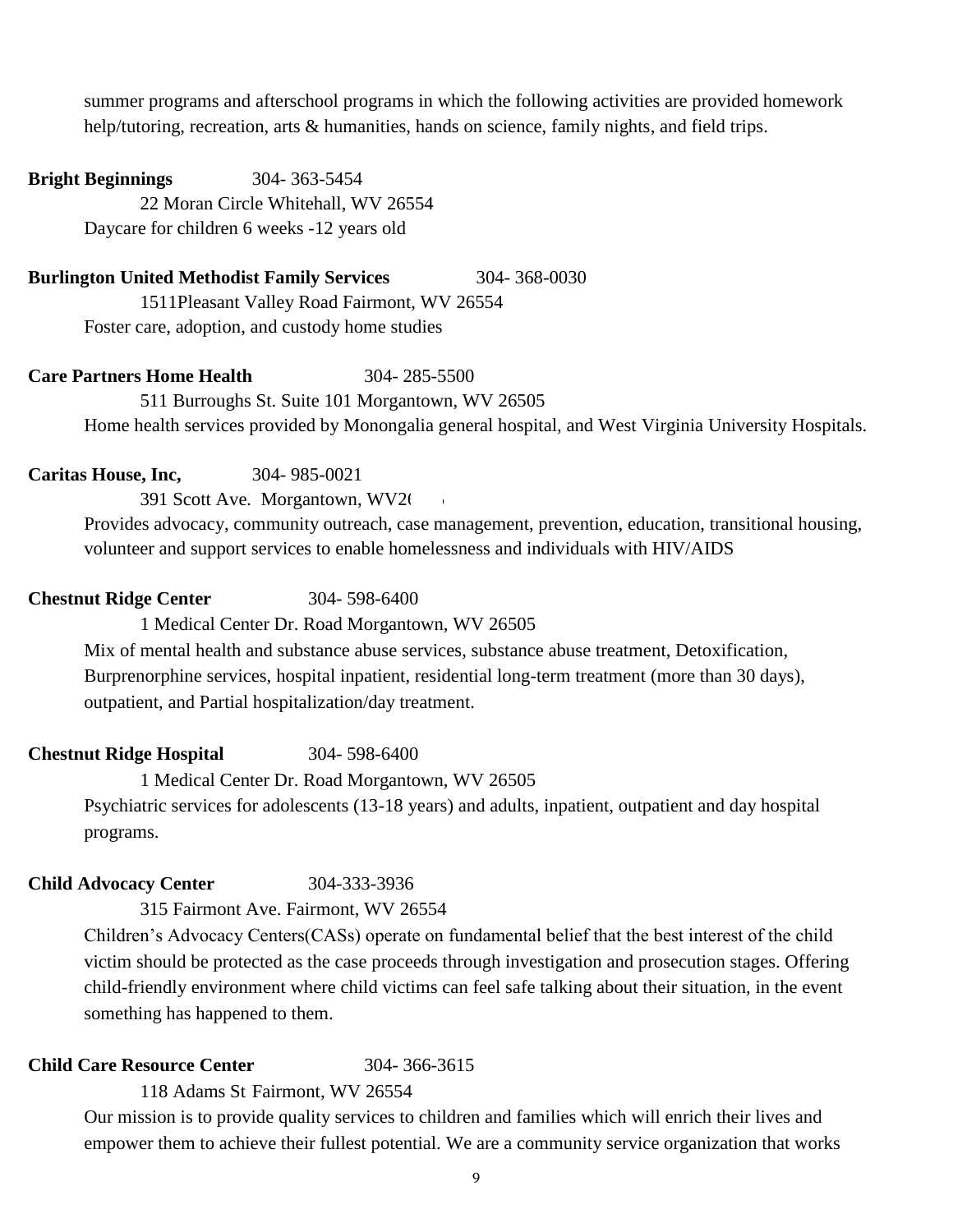with parents, child care providers and community organizations and help promote the availability child care in 8 surrounding counties.

#### **Clarksburg Treatment Center** 304-622-7511

706 Oak Mound Road Clarksburg, WV 26301

Provides medically supervised methadone maintenance and suboxone (buprenorphine) detox treatment to individuals who are attempting toe overcome addiction to or dependence upon heroin or other opioids.

#### **Community Action – NCWVCAA** (North Central West Virginia Community Action) 304- 363-6869 1304 Goose Run Road Fairmont, WV 26554

Short Term Assistance to stabilize crisis situations, Case Management to referred clients Meeting immediate emergency needs, removing barriers to finding employment, accessing services.

| 304-363-7323                                                                                    |
|-------------------------------------------------------------------------------------------------|
|                                                                                                 |
| Adult Basic Education, Test preparation (GED, ASVAB, ACT, SAT, Employment Test, LPN, GRE,       |
| LSAT), Reading, computer literacy, Adult Preparatory Program (Computer Integrated Manufacturing |
| 1,080 hour course prep program for the WV Journeyman's Electrical Exam. Mannington Library-     |
| Mondays and Tuesday GED classes, resume writing, computers.                                     |
|                                                                                                 |

#### **Connecting Link, Incorporated** 304-363-4882

205 Fairmont Ave Fairmont, WV 26554

Information and Referral services, emergency assistance utilities, evictions, medications, transportation, and financial assistance

#### **Coordinating Council for Independent Living** 304-291-9066

1097 Green Bag RoadMorgantown, WV 26508

Community support services active treatment/services to teach independent living skills while integrating persons into the community

#### **Court Appointed Special Advocates** CASA 304-366-4198

112 Adams St., Suite 203 Fairmont, WV 26554

Volunteers advocate through the court system for abused and neglected children. The West Virginia CASA Board and Staff develops and strengthens CASA programs throughout West Virginia through technical assistance, training, public awareness activities, research and resource development to assure quality volunteer advocacy for every abused/neglected child in the West Virginia court system.

| <b>Department of Health and Human Resources WV DHHR</b> | 304-368-4420 |
|---------------------------------------------------------|--------------|
| 416 Adams St. Suite 307 Fairmont, WV 26554              |              |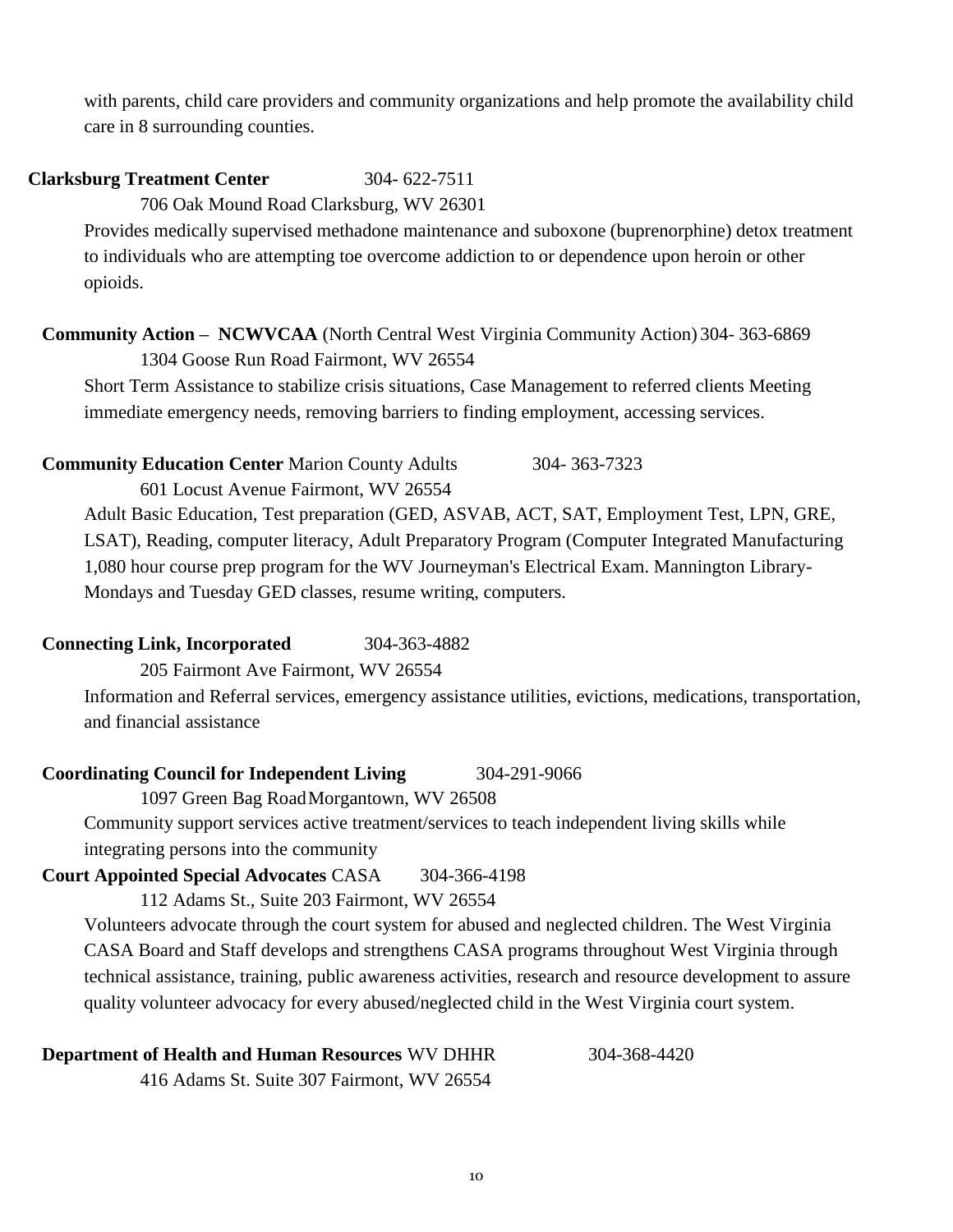Child support enforcement division, WV Works, Child Protective Services, Adult Protective Services, Income Maintenance Programs, Adult Family Care, Personal Care Home, Health Care Surrogate, Guardianship for Adults, Adoption, and Home Finding.

#### **Disability Action Center** 304-366-3213

102 Benoni Ave. Fairmont, WV 26554

Advocacy, information, public awareness, referrals, self-advocacy training, community-based activities for persons with disabilities and their families,

#### **Eastview Unity Apartments** 304-366-6934

200 Jefferson St. Fairmont, WV 26554

Independent living for persons 62+, rent based on Annual Household income. Window treatments, kitchen equipped sprinkler system in all apartments. Limited access entry system, utility allowance, pet friendly, basic cable at a special rate.

#### **Educare Child Care Center** 304-657-0430

901 Fairmont Ave Fairmont, WV 26554 (attached to First Baptist Church) Child Care provided to children ages 6 months to school aged.

#### **Fairmont Community Youth Development Center** 304-534-8316

612 Madison St. Fairmont, WV 26554

Private nonprofit organization promoted to raising awareness and responsibility in the areas of social, economic, education and moral growth to all members of the community with special emphasis on youth

#### **Fairmont Regional Medical Center** 304-367-7100

1325 Locust Avenue Fairmont, WV 26554 Full medical Hospital, Medical Testing, and Therapy Services. www.fghi.com

#### **Fairmont Reginal Medical Center Behavioral Medicine** 304- 367-7229

1325 Locust Avenue Fairmont, WV 26554

Inpatient psychiatric, addictions recovery, Outpatient partial hospitalization, psychiatric

#### **Fairmont State University** 304-367-4000

1201 Locust Avenue Fairmont, WV 26554

Fairmont State University and Pierpont Community & Technical College share a 120-acre main campus in Fairmont, West Virginia. Partnership allows us to better serve our 7,450 students. Partnership provides students with the opportunity to find their future from more than 145 skill sets, certificates, associate degrees, bachelor's degrees and graduate programs. FSU features a branch campus in Clarksburg, the Gaston Caperton Center. Through Off-Campus Programs, Pierpont offers a variety of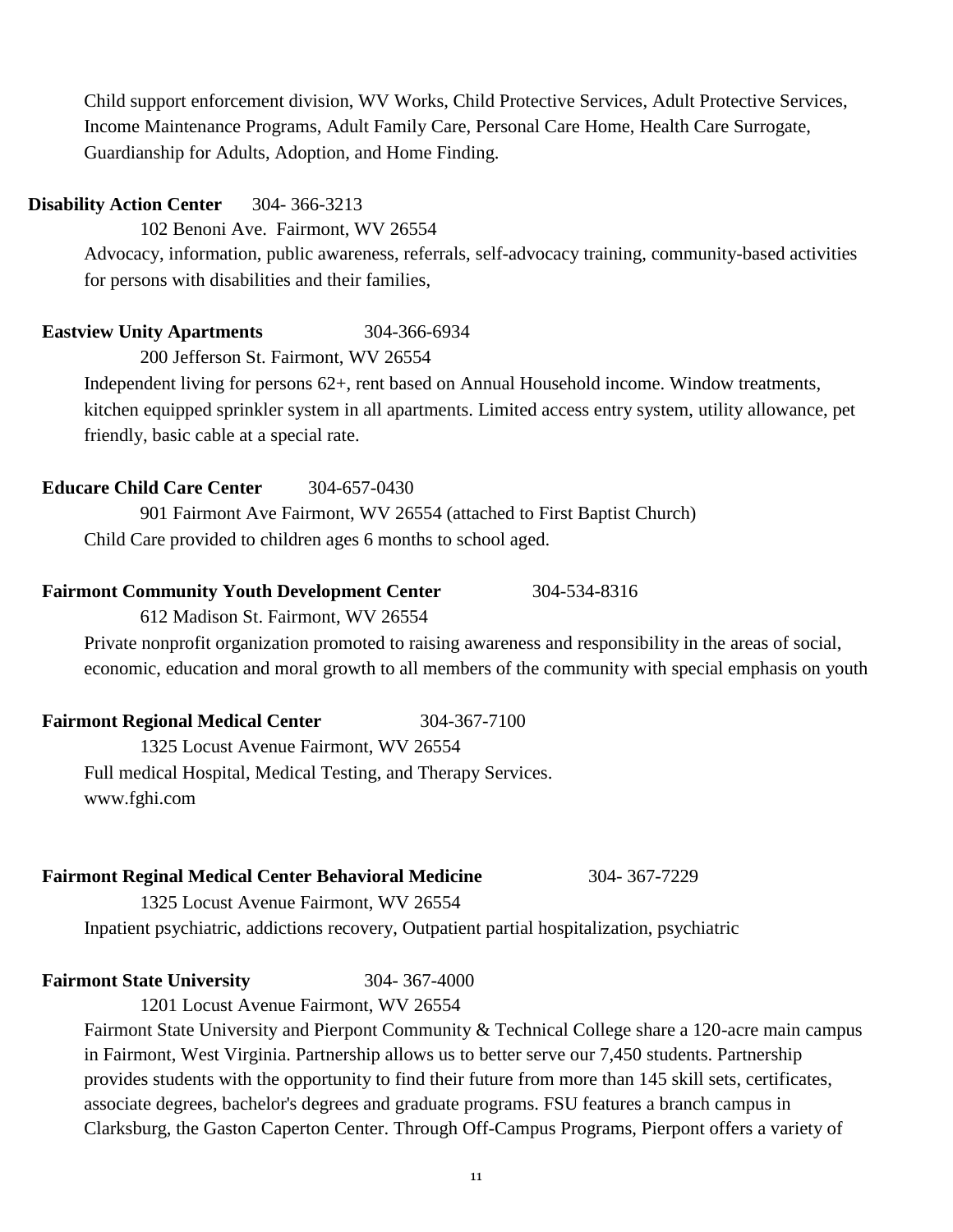courses at more than 15 sites in North Central West Virginia. We value scholarship, opportunity, achievement and responsibility.

#### **Fairmont State University Preschool** 304- 367-4846

1201 Locust Avenue Fairmont, WV 26554 Daycare for 3years & 4 years old

#### **Fairmont/Morgantown Housing Authority** 304-363-0860

103 Twelfth Street Fairmont, WV 26554

Rental Assistance for low income families, the elderly and disables, home ownership opportunities for working families. Income requirements, credit check, background checkless than 30% of gross income. [home@fmhousing.com](mailto:home@fmhousing.com) Monday-Friday 830-430, closed 12-1

#### **Fairview Food Pantry 304-449-2863**

Fairview- behind Poppy's and Post Office in old Restaurant Building Offering assistance for food, open every  $3<sup>rd</sup>$  Tuesday from 12pm-3pm

#### **Family Services of Marion** 304- 366-4750

1313 Locust Avenue Fairmont, WV 26554

Case management, counseling, home health care, and parenting training

#### **Genesis Youth Crisis Center, Inc.** 304- 622-1907

192 Safe Haven Dr. Clarksburg, WV 26301

Emergency shelter coed, group and individual counseling, foster care and adoption assistance

#### **Girl Scouts of Black Diamond Council** 1-800-756-7616

P.O. Box 507 Charleston, WV 25332

Girls participate in special interest activities such as summer camp; Girl Scouts of Black Diamond Council serves nearly 20,000 girls each year in 61 counties in West Virginia, Ohio, Virginia and Maryland. The council has 13 regional offices for the convenience of volunteers and Girl Scout members.

#### **Head Start/Early Head Start** 304-363-3311

1304 Goose Run Rd. Fairmont, WW 26554

The Head Start Program promotes school readiness by enhancing the social and cognitive development of preschool children three to five years of age in income eligible families in Barbour, Marion, Monongalia, Pocahontas, Preston, Randolph, Taylor, Tucker, and Webster Counties. The North Central WV Community Action Association Head Start/Early Head Start Program has emerged as a leader in collaboration with County Boards of Education in the implementation of Universal Pre-K education. Offering preschool children, the opportunity to receive education in schools in their home attendance areas is one of the major goals of Universal Pre-K. Through partnerships, children and families are able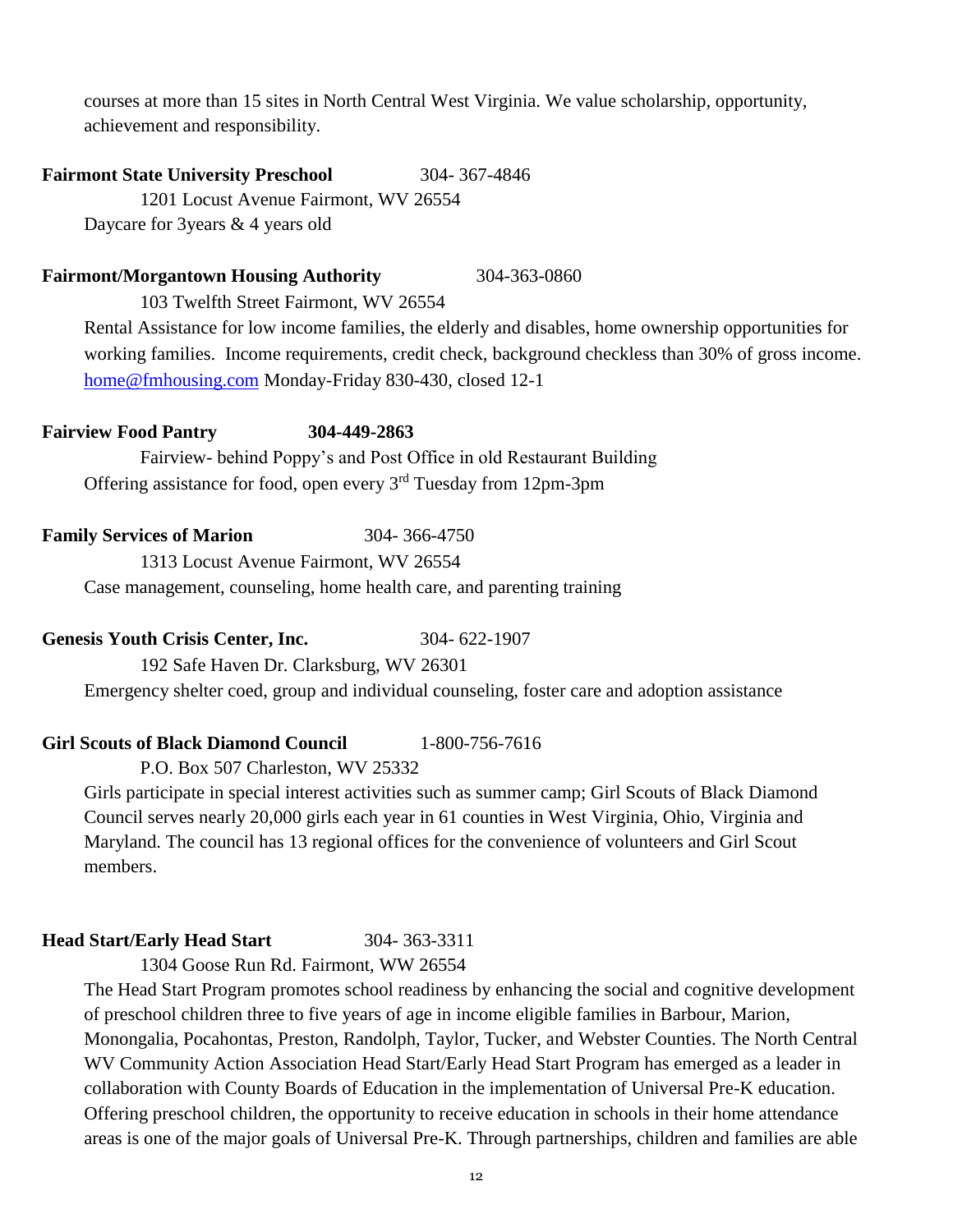to receive support services such as health, nutrition, and social services. This system enhances parent involvement in their children's learning and helps them in making progress toward their educational, literacy, and employment goals.

#### **HealthSouth Mountain View Regional Rehabilitation Hospital** 304- 598-1100

1160 Van Voorhis Road Morgantown, WV 26505

HealthSouth Mountain View Regional Rehabilitation Hospital is a 96-bed inpatient rehabilitation hospital, outpatient physical rehabilitation services.

#### **HealthSouth Mountain View Regional Rehabilitation Hospital (Bridgeport)** 681-342-7300

327 Medical Park Bridgeport, WV 26330

Inpatient rehabilitation hospital, outpatient physical rehabilitation services

#### **Hope, Inc.** 304- 367-1100

P.O. Box 626 Fairmont, WV 26555

We provide services to victims of domestic and sexual assault, provide counseling, children programs, and prevention education in the local middle schools, emergency shelter, referral services, advocacy and support services.

#### **Hospice Care** 304- 363-3815

1406 Country Club Rd. Fairmont, WV 26554

Support groups, individual counseling, and reference materials. Offers patients a program of coordinated care for persons with serious illness. Services available on call 24 hours per day 7 days per week. Reimbursement through Medicaid, Medicare, and private insurance. [www.hospicecarecorp.org](http://www.hospicecarecorp.org/)

#### **John Manchin Sr. Health Center** 304-363-2500

401 Guffey Street Fairmont, WV 26554 General medicine clinic, family planning, Sliding scale fees, inpatient and outpatient clinical services

**Kids R Special** 304-368-0037 1401 Country Club Road Fairmont, WV 26554 Daycare for Infant (6 weeks)- 12 years old

#### **Klingberg Center for Children** 304- 293-7331

1 Medical Center Dr. Morgantown, WV 26506

Diagnostic service for children with special needs, or have difficulties with development, attention and learning skills.

#### **Learning Options, Inc. (LOI)** 304- 366-3722

305 Songbird Lane Fairmont, WV 265554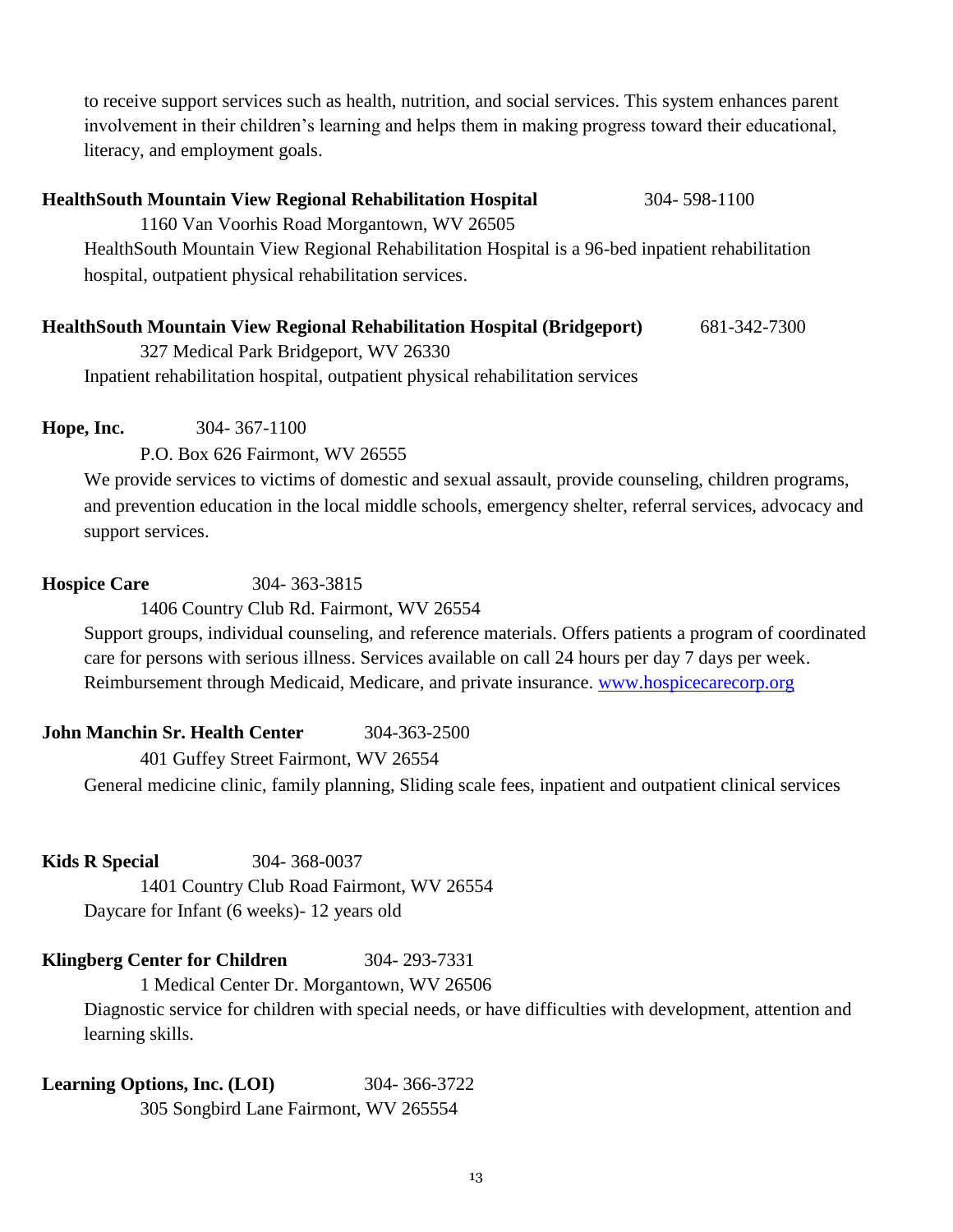Interest-based learning center in our area offering different classes in different areas and tutoring, with a focus on hands-on learning for school-age children

#### **Legal Aid of WV** 304-623-6649

110 South Third Street Clarksburg, WV 26301

Legal Aid of West Virginia ® provides free advocacy services to residents of Marion, Mon, and Preston County in West Virginia. Also providing FAST Family Advocacy, Support and Training Program to help assist and support families of children with behavioral and emotional challenges

#### **Literacy Volunteers of Marion County** 304- 366-6055

601 Locust Avenue Fairmont, WV 26554

Our mission is to help the citizens of Marion County develop the basic skills needed to function in today's society. This includes improving your reading and writing skills, tutoring you in various areas of study such as history, math, and science, as well as providing basic computer literacy classes. Literacy Volunteers are certified and are trained to tutor both adults and children. Services are FREE!

#### **Mannington Food Pantry and Clothes Closet** 304-986-2147

811 East Main Street Mannington, WV 26582

204 East Main Street Mannington, WV 26582 (soup kitchen)

Emergency food and clothing open on Wednesdays 9am-12pm other outreach programs: Children of the cross providing items to mothers or new moms for their babies; soup kitchen open to people in need of hot meal open Wednesdays from 10:30am- 1pm.

#### **Mannington Promise for Kids** 304-986-1968

211 Grays Run Rd. Farmington, WV 26571 Tutoring, drama club, periodic functions for kids

#### **Marion County Board of Education** 304- 367-2100

200 Gaston Avenue Fairmont, WV 26554

The Marion County School system consists of 23 schools serving students in grades kindergarten through twelve.

**Marion County Food Pantry** 304- 363-0300

107 Jefferson Street Fairmont, WV 26554

Year-round meals programs, emergency shelter for entire families, addictions recovery program for men & women, needed items can be purchased at lower rates, job placement assistance, and skills training.

| <b>Marion County Health Department</b> | 304-366-3360 |
|----------------------------------------|--------------|
|----------------------------------------|--------------|

300 Second Street Fairmont WV 26554

Medical clinics, family planning, home health services and environmental health services. Public health, immunizations, STI education and prevention and community education.

**Marion County P.A.T.C.H.** 304- 363-2500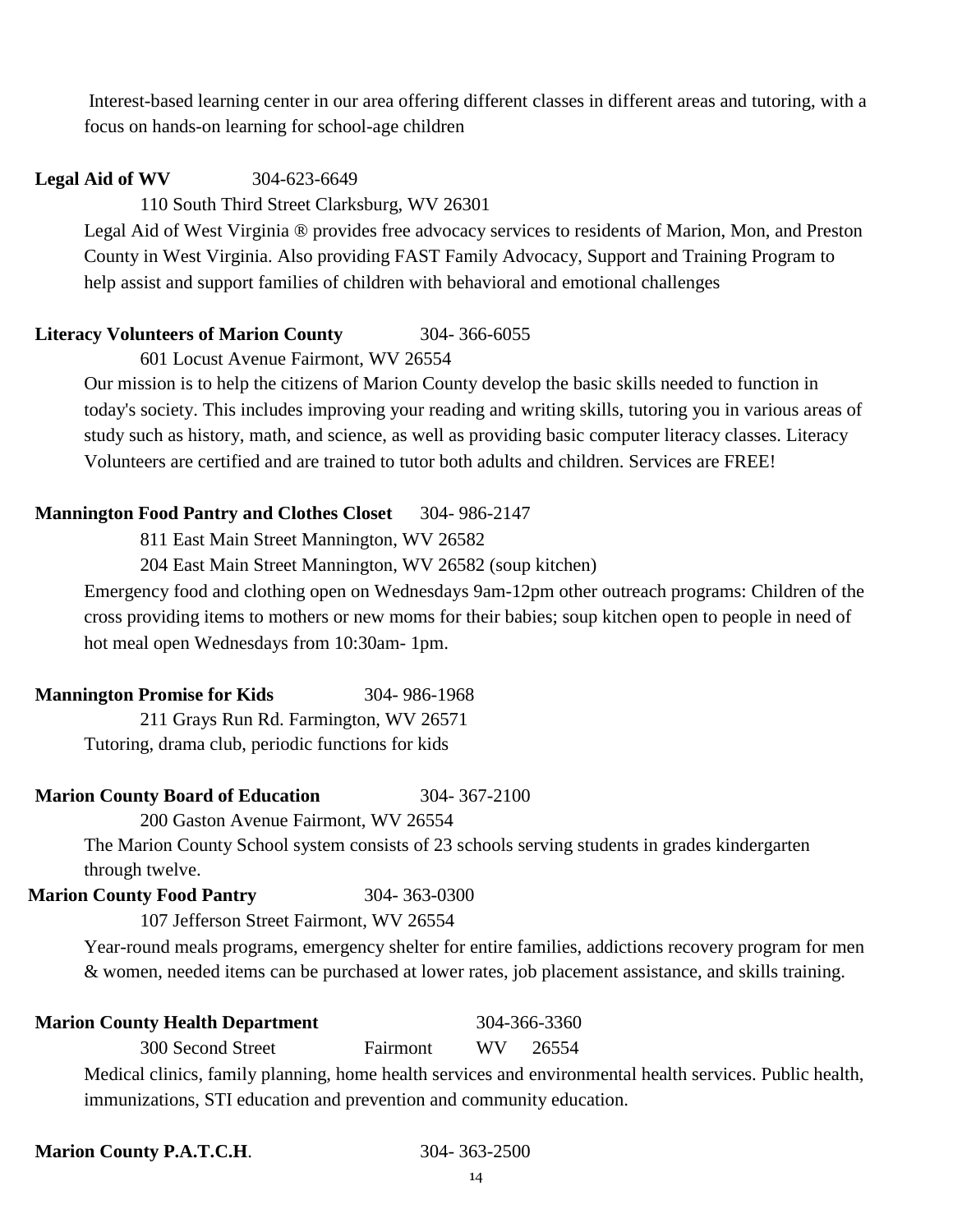#### 401 Guffy Street Fairmont, WV 26554

Provide educational, community health promotion programming in the areas of nutrition, physical activity, injury prevention, breast cancer awareness, and tobacco.

#### **Marion County Parks and Recreation MCPARC** 304- 363-7037

1000 Cole St. Suite B Pleasant Valley, WV 26554

MCPARC offers year-round programming for all ages basketball leagues, community education classes, 10K runs, youth sports, occupational therapy, dance lessons, monthly bus trips, playground programs and much more. MCPARC is also active in many areas of the community and helps many organizations with special events and projects. MCPARC also offers community grants to help municipalities and non-profit groups increase recreational opportunities throughout the county.

#### **Marion County Senior Citizens, Inc.** 304-366-8779

105 Maplewood Drive Fairmont, WV 26554

Van transportation, instruction and training, material aid, telephone reassurance, low income energy assistance, exercise equipment room, senior center offering daily meals and

#### **Marion County Technical Center** 304-986-3590

2 North Marion Drive Farmington, WV 26571 vocational educational training in various fields

#### **Marion County Teen Court** 304- 365-3805

211 Adams St Suite 504 Fairmont, WV 26555

Services for first time youth offenders to receive a trial and jury by teen peers. First time youth offenders in Marion County.

#### **Marion County Transit Authority** 304-366-8177

400 Quincy Street Fairmont, WV 26554

Provide regular route runs and we provide paratransit and non-emergency medical transportation. We help the citizens of Marion County get to work every day, to doctor's visits and even to shopping centers. www.fmcta.com

#### **Meals on Wheels** 304-363-2938

1042 Fairfax Street Fairmont, WV 26554

Provide one meal daily, Monday through Friday to senior citizens who are unable to prepare a meal for themselves.

#### **Milan Puskar Health Right** 304-292-8234

341 Spruce Street Morgantown, WV 26505

Provides health care at no cost to uninsured and under-insured low-income residents. Services include: primary health care, pharmacy services/ free medications, dental care/ screenings, mental health counseling and case management, walk-in homeless clinic/ showering program, vision screening/ eye glasses, and health education.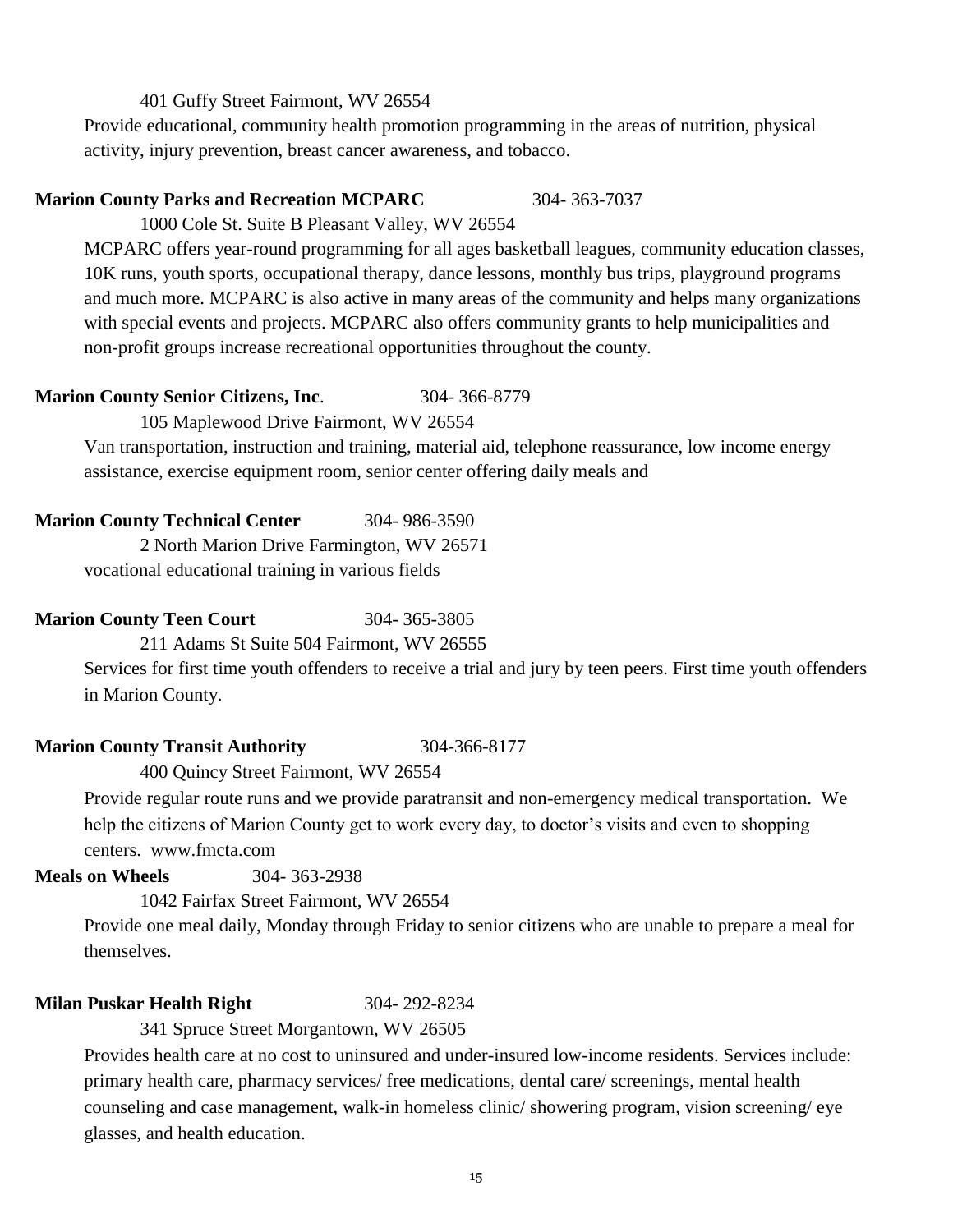#### **Monongalia County Youth Services** 304-599-2293

440 Elmer Prince Drive Morgantown, WV 26505 Emergency Shelter for adolescents

#### **Mountain State Parents Children Adolescent Network** 1-800-CHILD85

1739 St. Mary's Ave Suite B Parkersburg, WV 26040 Mountain State Parents, Children & Adolescent Network is a private, non-profit, family run organization that enhances outcomes for children with serious emotional disorders and their families. MSP-CAN improves results for children and families by increasing access to comprehensive, coordinated, and individualized care that is child-centered, family focused, and strength based. The network promotes reforms in the service delivery system through an optimum of interrelated activities that educated and support parents. And inform practitioners, administrators, and policy makers. In addition to training, MSP-CAN provides advocacy to assist parents in overcoming systemic barriers to individualized, strength-based care.

| <b>MVA Wellness Center</b> | <b>North Marion Campus</b>                | 304-986-3063 |
|----------------------------|-------------------------------------------|--------------|
|                            | 1 North Marion Drive Farmington, WV 26571 |              |
|                            | <b>East Fairmont Campus</b>               | 304-367-0654 |
|                            |                                           |              |

1993 Airport Rd. Fairmont, WV 26554

School- based services including: physicals, vision screenings and programs, treatment for acute illness, immunizations and Vaccine for Children program, care for chronic condition and referrals for specialy care.

#### **MVA Health Center** Shinnston 304-592-1040

1 Columbia Rd. Shinnston, WV 26431

Fairmont 304-366-0700

1322 Locust Ave. Fairmont, WV 26554

Primary care (all ages), lab services, pharmacy services, home health, social services, Monongahela Valley Association of Health Centers, Inc. (MVA) is committed to providing quality health care, at a reasonable cost, to all residents of its service area.

#### **North Central West Virginia Community Action** 304-363-4367

1304 Goose Run Road Fairmont, WV 26554

North Central West Virginia Community Action Association helps individuals and families reach their highest levels of social and economic independence by providing a broad range of anti-poverty services and educational resources

#### **OIC Training Academy** 304-366-8142

120 Jackson Street Fairmont, WV 26544

A community-based, career training facility that provides educational opportunities, specialized training, and job placement assistance. Providing short term hands-on career training programs, convenient day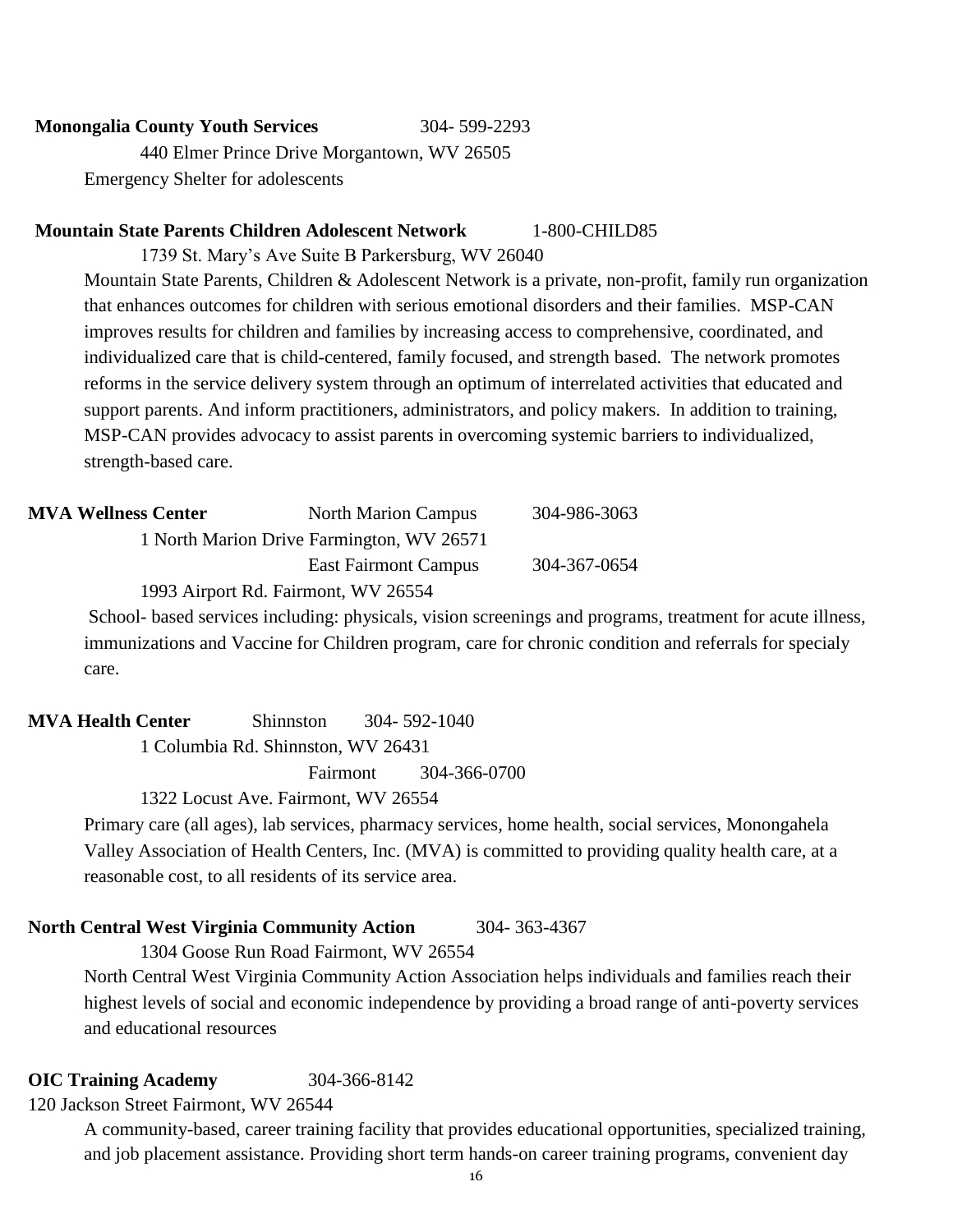and evening class schedule, provides quality opportunities to develop professional skills and attributes necessary to advance. Financial Aid in form of grants and student loans available. . Job training offered in Administrative Medical Assisting, Dental Assisting, and Nurse's Aide.

#### **Op Shop** 304- 366-5737

316 Columbia St. Fairmont, WV 26554

Community rehabilitation programs providing work evaluation, adjustment, and training for persons 18 years and older who are physically or mentally disabled

#### **PACE Enterprises** 681-404-6635

#### 1224 Country Club Road, Fairmont WV 26554

PACE Enterprises provides Title XIX waiver services of behavior support professional, facility based day program, pre-vocational training, job development and supported employment services (job coaching) for those receiving funding as well as assistance while applying for Title XIX waiver services (those diagnosed with an IDD or TBI prior to the age of 18) as well as support to those on the waiver grant. Services to work through Dept of Rehabilitation services that are not interested in the jobs at the OP Shop.

#### **Pregnancy Resource Center Inc.** 304-363-0003

#### 36 Mountain Park Drive Fairmont, WV 26554

Provides free and confidential services to those facing unplanned or distressful Pregnancies; especially those considering abortion due to lack of information or support. Ultimately, we seek to provide emotional, spiritual, and practical assistance; educational Information and loving acceptance to those in a crisis pregnancy situation. We desire to Preserve and enhance the lives of those born and unborn. Our approach enables the client to make informed, educated, positive choices for herself and her baby and to develop mature and responsible sexual values.

#### **Right from the Start 304-624-7979**

#### **1368 Anmore Road Ste 201, Bridgeport WV 26330**

Right From The Start (RFTS) is a statewide program that helps West Virginia mothers and their babies lead healthier lives by offering home visitation services with a Designated Care Coordinator (registered nurse or licensed social worker). Our services are FREE and support mothers, their new babies and their families by helping create a safe, nurturing home. Our Designated Care Coordinators discuss any questions and concerns you may have and help you find the resources you need.

**RESA 7** Regional Education Service Agency 304-624-6554 1201 N. 15th Street Clarksburg, WV 26301

> To provide high quality, cost effective, life-long education programs and services to students, schools, school systems and communities.

**Ronald D. Pearse, Ed. D** (Psychology Center) 304-367-0232 1314 Locust Avenue Fairmont, WV 26554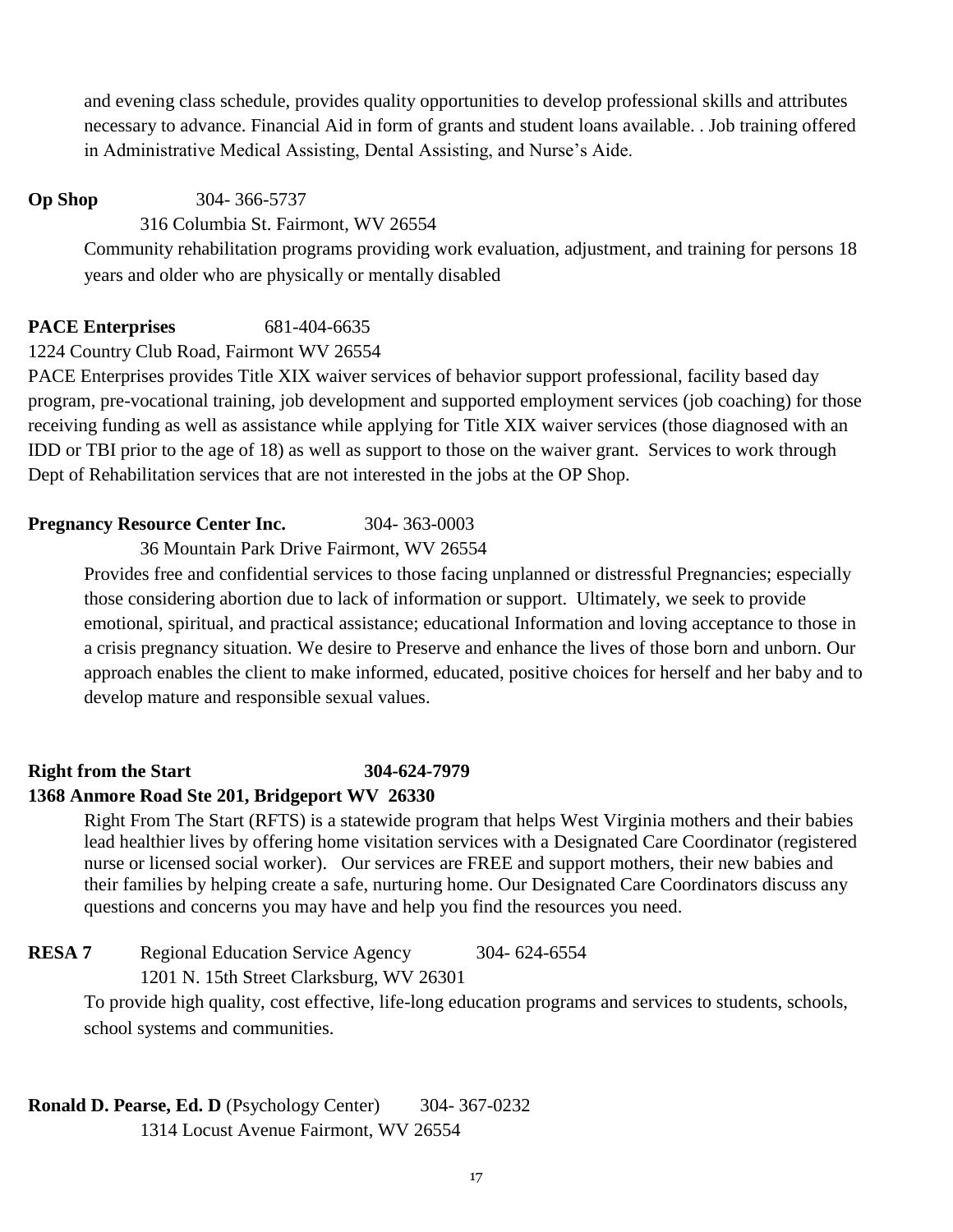Psychological testing including intellectual, personality, psycho educational and behavioral; Get assistance with alcoholism, drug addiction and behavioral disorders.

#### **Rosewood Center Genesis Healthcare** 304-265-0095

8 Rose Street Grafton, WV 26354

69-bed facility offers residential intermediate or skilled nursing care and rehabilitation for speech, occupational and physical therapy.

#### **Rotary Club of Fairmont, WV, Inc.** 304-366-2900

PO Box 12 Fairmont, WV 26554

This is a service club, international organization; they work with literacy, safe drinking water, and meeting local community service needs.

#### **Rural Development- USDA** 304-366-2921

#### 53 Mountain Park Drive Whitehall, WV 26554

Assists low income rural homeowners who otherwise cannot afford to finance needed house repairs and improvements.

#### **Salvation Army** 304-366-2601

309 Cleveland Ave Fairmont, WV 26554

Assistance in obtaining furniture, clothes, utility termination notices, eviction, food baskets, etc.

#### **Shepherds Love Food Pantry** 304-657-7292

Corner of 3rd and Jasper St. Rivesville

Food pantry, open the second Saturday of each month from 10-11:30am.

#### **Scott Place Homeless Shelter** 304- 366-6543

215 Scott Place Fairmont, WV 26554

Emergency shelter for men, women, and children. North Central regards the emergency sheltering of homeless individuals and families as part of an overall framework to prepare the homeless for selfsufficiency. A shelter is not an obstacle to housing, but rather a critical component in an effort to usher the homeless into stable, permanent housing. Income guidelines.

#### **Soup Opera** 304-367-1098

425 Quincy Street Fairmont, WV 26554

Meals served 365 days per year. Laundry and shower facilities are available every Monday, Wednesday, and Friday. Emergency food orders, hygiene products, baby food and formula, diapers, over the counter medicines and school supplies. A clothing outlet is available. Serves Meals, laundry and shower facilities are available Monday, Wednesday, and Friday

#### **Special Olympics of Marion County** 304-641-9313

102 Benoni Ave. Fairmont, WV 26554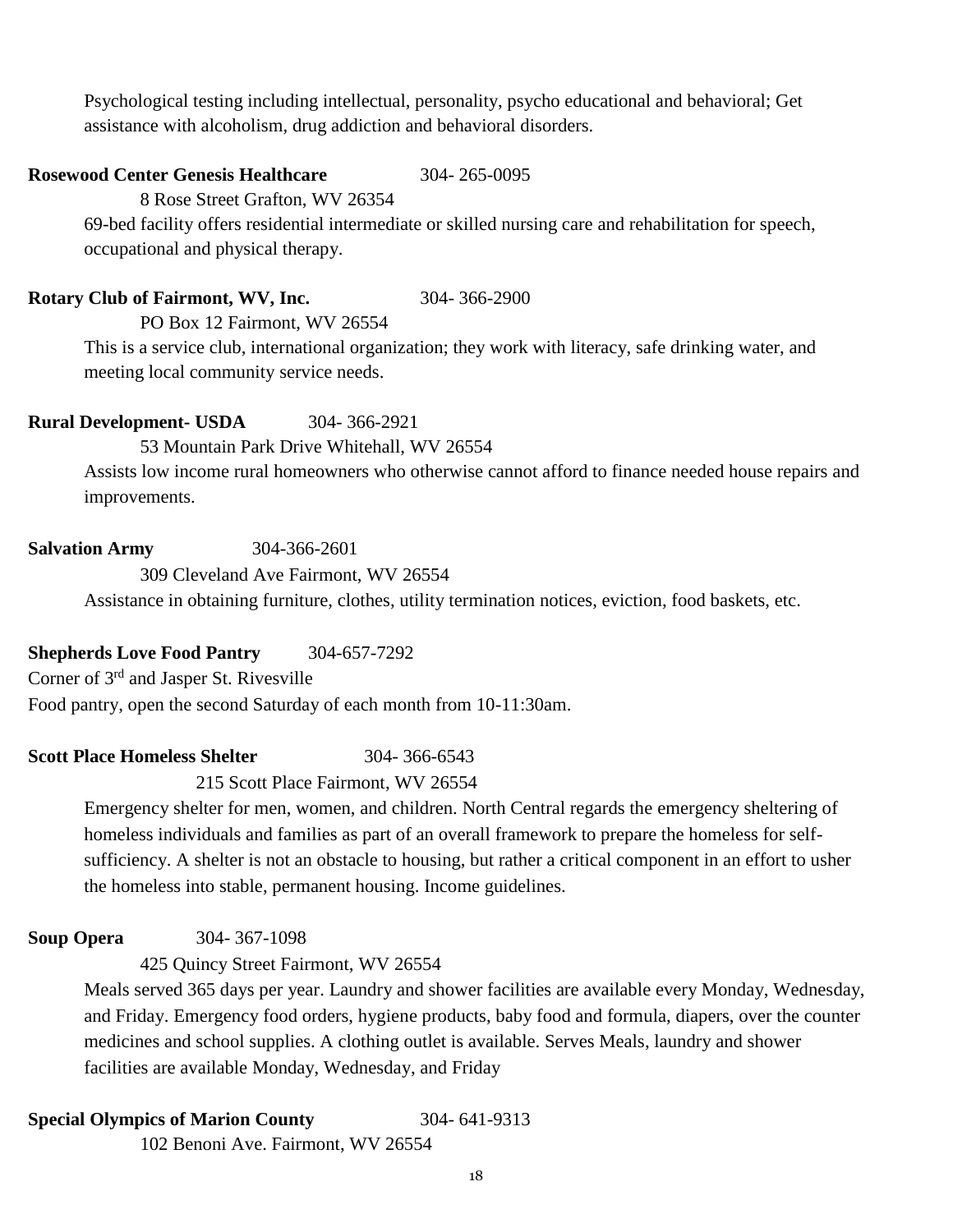Mentally handicapped individuals aged 8 and up. Avenues for fitness, building self-esteem, courage, joy, and friendships- a place to belong and to be somebody. Supervised sports opportunities for the mentally handicapped ages 8 and up; Special Olympics is where athletes with intellectual disabilities celebrate and are celebrated for their accomplishments. It's often the first time that our athletes have truly taken center stage and been recognized as individuals.

#### **Stepping Stone, Inc.** 304-366-8571

PO Box 2054 Fairmont, WV 26554

Group home for adolescent boys. The boys either have a history of status offenses or of family discord. Stepping stone utilizes local counselors to meet the mental health needs of boys. They also learn social skills and independent living skills. The program averages 10 months.

#### **Sunbeam** 304- 366-7503

1654 Mary Lou Retton Drive Fairmont, WV 26554 Daycare for 3 months-12 years old

#### **Try-Again Homes, Inc.** 304- 363-5863

1800 Locust Avenue Fairmont, WV 26554

Try-Again Homes, Incorporated is a private, non-profit corporation committed to providing safe nurturing places for children in need and dedicated to the growth, development, and empowerment of individuals and families for healthier communities. Must be in custody of DHHR M-F 830-430, on call 24 hours per day. www.try-againhomes.org

| <b>United Methodist Church Food Pantry</b> | 304-816-6046 |
|--------------------------------------------|--------------|
|--------------------------------------------|--------------|

Corner of  $2<sup>nd</sup>$  St and Jasper St, Rivesville WV 26588 Emergency Food Services

**United Summit Center** 304-623-5661

6 Hospital Plaza Clarksburg, WV 26301

Mix of mental health and substance abuse services, outpatient, DUI/DWI offenders.

#### **United Way of Marion County** 304-366-4550

112 Adams Street Suite 201 Fairmont, WV 26554

To increase the available resources and enhance the effective delivery of charitable services in the community. www.uwmarion.com

#### **Valley Alliance Treatment Services Inc.** 304-284-0025

53 Don Knotts Blvd, Morgantown, WV 26508

Substance abuse treatment services, substance abuse treatment, methadone maintenance, buprenorphine services, Persons with HIV/AIDS, pregnant/postpartum women

#### **Valley Health Care** 304-366-7174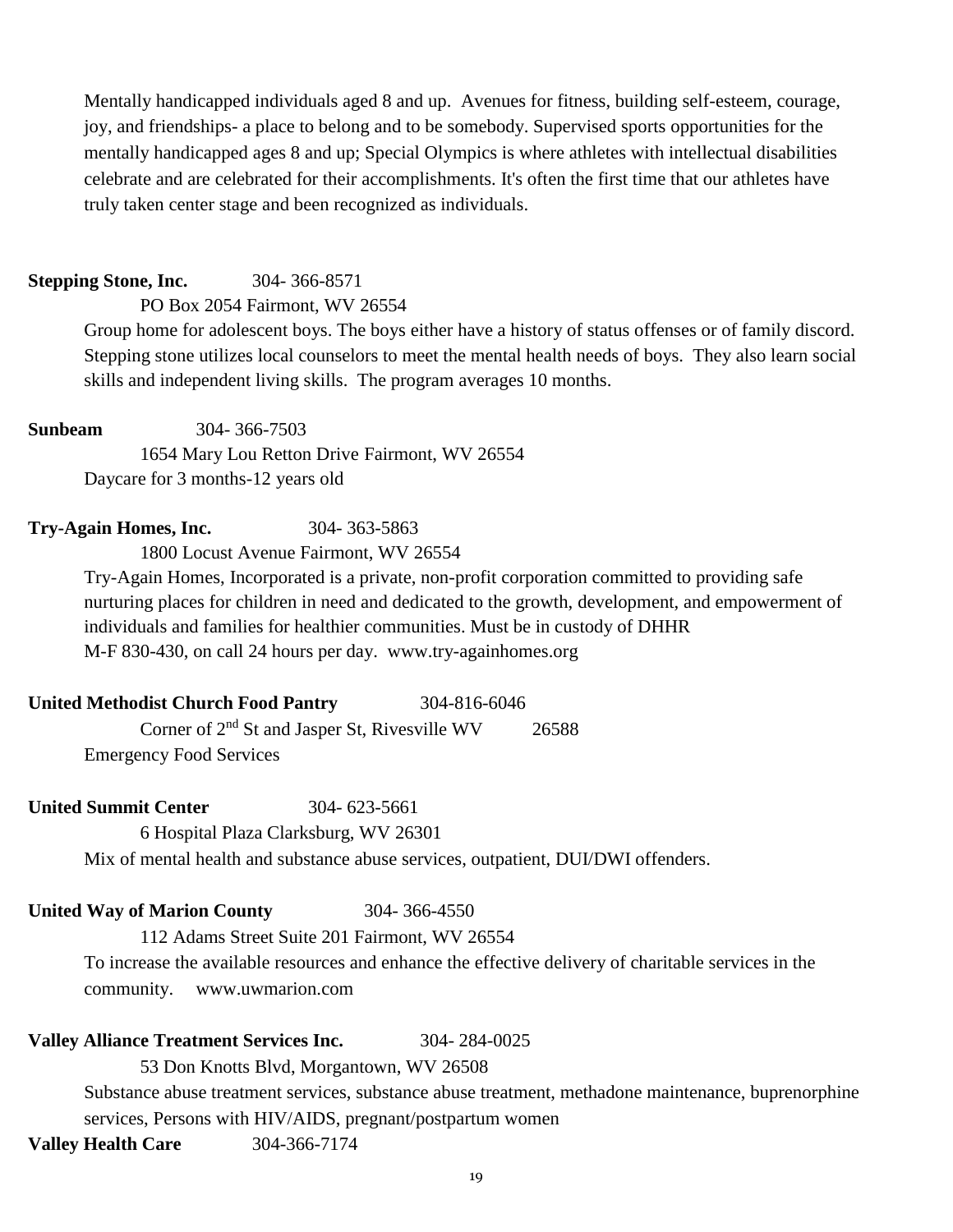#### 448 Leonard Avenue Fairmont, WV 26554

Psychiatric, Psychological Outpatient services, Chemical Dependency, residential and crisis service for Children and Adults. Outpatient services, psychiatric and psychological therapy, day programs, chemical dependency, case management, mental/ developmental disability services, residential and crisis services for children and adults. Substance Abuse services.

#### **Valley Healthcare System ACT Unit** 304-363-2228

100 Crosswind Drive Fairmont, WV 26554

Alpha Chemical Treatment Unit offers 28-day residential treatment for adults with primary diagnosis of chemical dependence. Group Counseling, individual counseling, alcohol and drug education, family education program. Substance abuse treatment services, short-term treatment

#### **Valley Healthcare System** 304-296-1731

301 Scott Avenue Morgantown, WV 26508

Mental health and substance abuse services and treatment, adolescents, DUI/SWI offenders, substance abuse treatment, buprenorphine Services

#### **Veterans Affairs Medical Center** 304-623-7613

1 Medical Center Dr Clarksburg, WV 26301

Mix of mental health and substance abuse services, detoxification, hospital inpatient, residential shortterm treatment (30 days or less), and outpatient.

#### **West Virginia Advocates** 800-950-5250

West Virginia Advocates, Inc. (WVA) is the federally mandated protection and advocacy system for people with disabilities in West Virginia. WVA is a private, nonprofit agency. Our services are confidential and free of charge

#### **West Virginia Bar Association's Tuesday Legal Connect** 1-800-642-3627

Volunteer lawyers take calls from public, and offer legal suggestion and guidance. Every Tuesday evening from 6-8pm <http://www.wvbar.org/public-information/tuesday-legal-connect/>

#### **West Virginia Rescue Ministries (Union Mission)** 304- 363-0300

107 Jefferson Street Fairmont, WV 26554

Emergency Shelter, Evening Meal 7 days/week, Education learning Centers, GED, College help, meal programs.

#### **WIC -Marion County Women, Infants and Children** 304- 366-2387

532 Pennsylvania Avenue Fairmont, WV 26554

Nutrition counseling and education, breast feeding support, monthly food packages and access to health care Income requirements based on number of people in household, pregnant and breastfeeding, and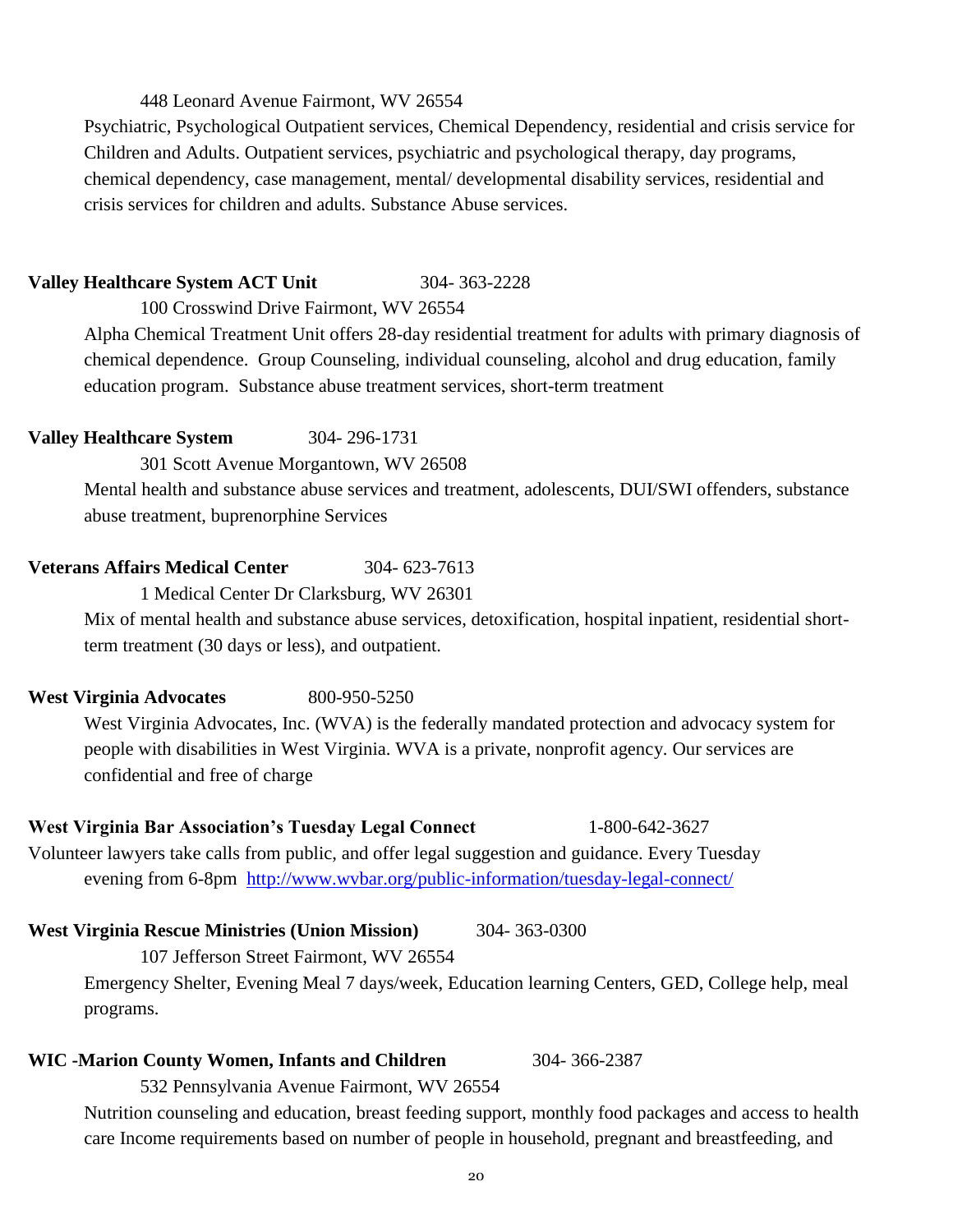postpartum women and children and infants under the age of 5. Free interpreting services available. M-F 830-430, or by appointment. www.wvdhhr.org

**Wishing Well Health Center** 304-366-9100

1539 Country Club Road Fairmont, WV 26554 Rehabilitative therapies, 24-hour professional nursing supervision.

**Wonderland** 304- 986-1827

811 East Main Street Mannington, WV 26582 Daycare for infants (6 weeks)-12 years

**Workforce West Virginia** 304-363-0654

416 Adams St. Suite 220 Fairmont, WV 26554

Free job placement services. Testing and referral for Workers Investment Act (WIA), unemployment services.

**West Virginia 211** 211 866-802-8559

2-1-1 provides free and confidential information and referral. Call 2-1-1 for help with food, housing, employment, health care, counseling and more.

#### **West Virginia Breast and Cervical Cancer Screening Program** 1-800-642-8522

Multiple county locations and providers

Providing free or low-cost clinical breast exams, pap tests, pelvic exams, and diagnostic testing for mammograms for women who are between ages 25-64, have no health insurance or are underinsured, meet income guidelines (call to find out if you qualify) and are WV residents.

| <b>Worthington Wellness Food Pantry</b>                                                                                                                                                                                                                                                                                                          | 304-287-7733 |
|--------------------------------------------------------------------------------------------------------------------------------------------------------------------------------------------------------------------------------------------------------------------------------------------------------------------------------------------------|--------------|
| <b>THE</b><br>$\mathbf{r}$ $\mathbf{r}$ $\mathbf{r}$ $\mathbf{r}$ $\mathbf{r}$ $\mathbf{r}$ $\mathbf{r}$ $\mathbf{r}$ $\mathbf{r}$ $\mathbf{r}$ $\mathbf{r}$ $\mathbf{r}$ $\mathbf{r}$ $\mathbf{r}$ $\mathbf{r}$ $\mathbf{r}$ $\mathbf{r}$ $\mathbf{r}$ $\mathbf{r}$ $\mathbf{r}$ $\mathbf{r}$ $\mathbf{r}$ $\mathbf{r}$ $\mathbf{r}$ $\mathbf{$ |              |

Main St. Worthington, WV 26591 Provides emergency food supplies

**WV Division of Rehabilitation Services** 304- 367-2714

416 Adams Street Suite 240 Fairmont, WV 26554

The West Virginia Division of Rehabilitation Services (DRS) helps people with disabilities establish and reach their vocational goals. The primary goal for all DRS clients is to become productive working citizens.

priceless

**WV Healthy Start/HAPI Project** 304- 293-3840 PO Box 9186 Morgantown, WV 26506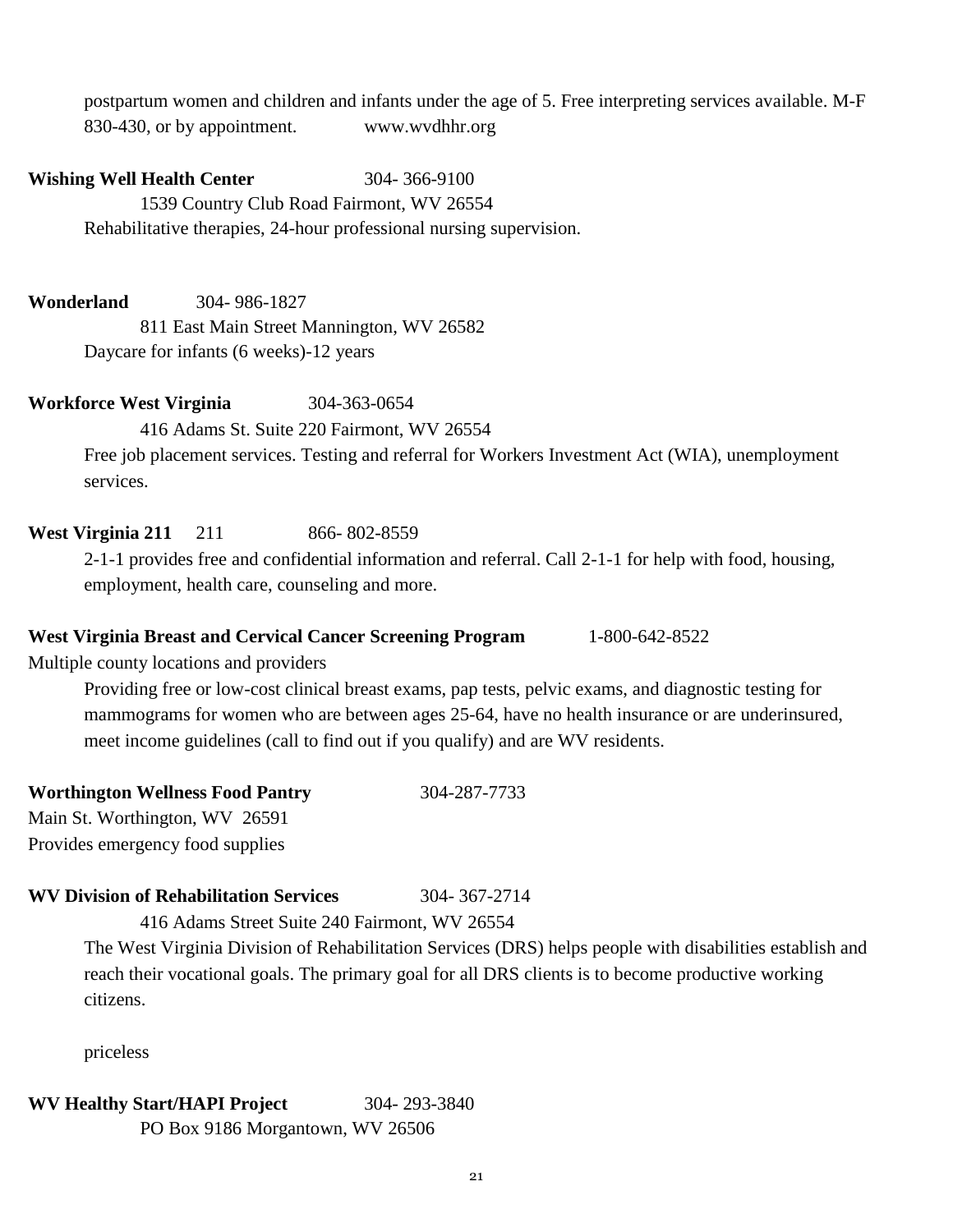Service for women during pregnancy up to 2 years post-partum. Must also be enrolled in the Right from the Start Program. In home services include but not limited to case management and assessments for depression, domestic violence, substance abuse, and other family needs. Also provide education on infant's and women's health and wellness.

**WV Poison Control Center** (800)222-1222 www.wvpoisoncenter.org The West Virginia Poison Center is an information resource for both the public and health care professionals, whose two-fold purpose is to assist in the provision of optimal treatment of the poisoned patient and to reduce the number of accidental poisonings throughout West Virginia.

#### **WVU Extension Service** 304-367-2772

314 Monroe Street, Room 202, Fairmont, WV 26554

4-H and youth development programming, 4-H summer residential camp, leadership development programming and training, multicultural diversity training and education, master gardener, parent enrichment program, diabetes and nutritional education, and CEOS

#### **Youth Academy** 304-363-3341

#3 Crosswind Drive Fairmont, WV 26554

Academy Programs began serving at-risk children and families in West Virginia in 2002. The Academy serves its community and state by providing residential and in-home services for children with behavioral disorders. The YORE Academy is a residential substance abuse program that can serve 24 children at capacity. The Youth Academy is a Level II residential program that has a capacity of 22. The Youth Academy also offers Community Family Intensive Treatment (CFIT) an in-home program that serves children at risk of out of home placement and those returning home from placement.

#### **Youth Advocate Program** 304-366-5832

909 Morgantown Ave. Fairmont, WV 26554

Foster care and in-home services. Provides programs for private home studies and parenting skill development.

#### **YWCA of Marion County** 304-366-4480

2019 Pleasant Valley Road Fairmont, WV 26554

Educational and recreational programs for women, girls and their families.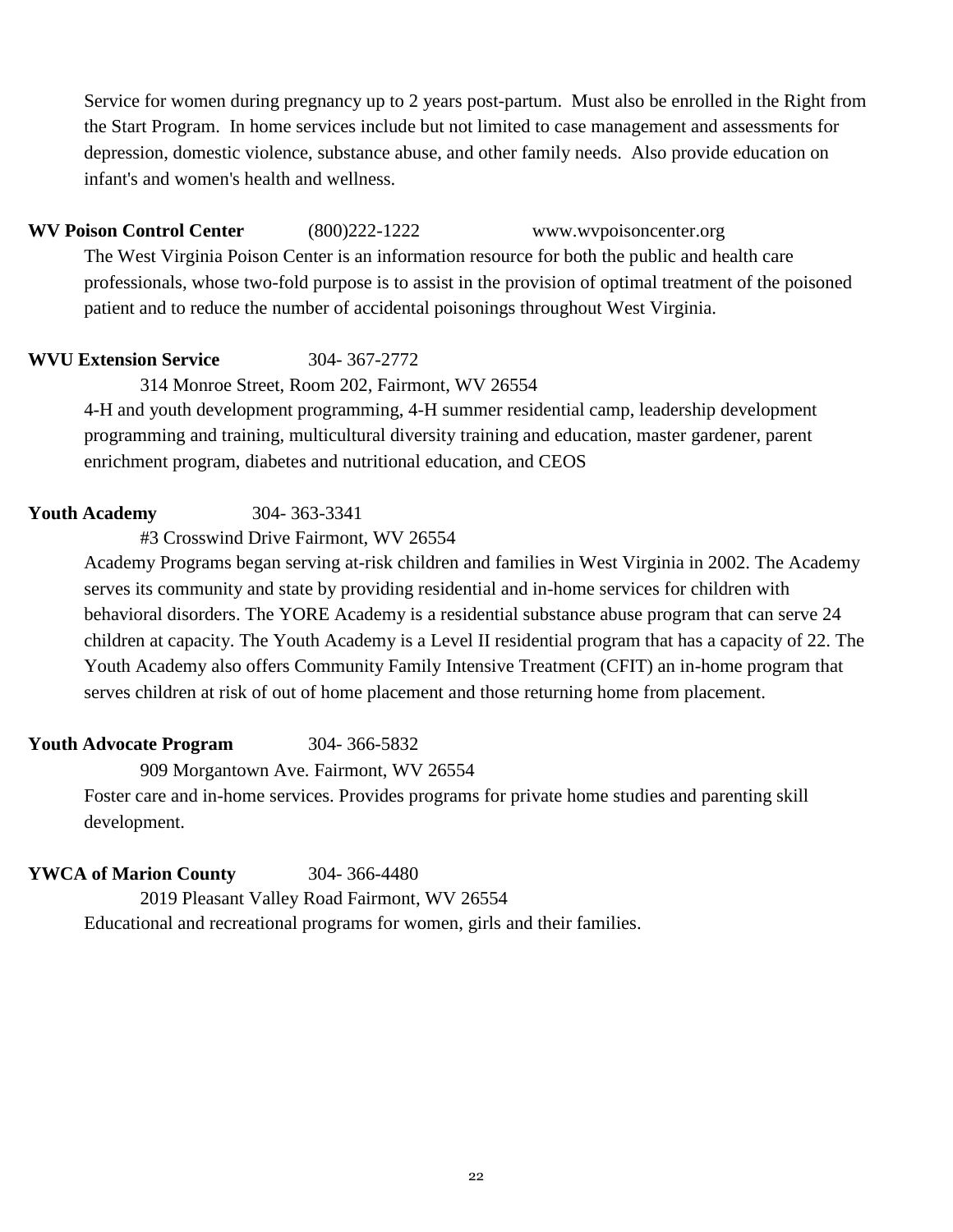#### **ALCOHOL & SUBSTANCE ABUSE**

| <b>Addiction Specialists</b>                                   | 724-437-2776 |
|----------------------------------------------------------------|--------------|
| Appalachian Health Ctr.Community 304- 636-3232                 |              |
| <b>Chestnut Ridge Center</b>                                   | 304-598-6400 |
| <b>Clarksburg Treatment Center</b>                             | 304-622-7511 |
| <b>Fairmont General Hospital</b><br><b>Behavioral Medicine</b> | 304-367-7229 |
| Genesis Youth Crisis Center, Inc.                              | 304-622-1907 |
| Ronald D. Pearse, Ed. D.                                       | 304-367-0232 |
| <b>Substance Abuse Prevention</b><br>Coalition                 | 304-366-4445 |
| <b>United Summit Center</b>                                    | 304-623-5661 |
| <b>Valley Alliance Treatment</b><br>Services Inc.              | 304-284-0025 |
| <b>Valley Health Care</b>                                      | 304-366-7174 |
| Valley Healthcare System ACT Unit 304-363-2228                 |              |
| <b>Valley Healthcare System</b>                                | 304-296-1731 |
| <b>Veterans Affairs Medical Center</b>                         | 304-623-7613 |
| <b>WV Poison Control Center</b>                                | 800-222-1222 |

#### **CHILDREN AND FAMILY SERVICES**

| <b>Adolescent Pregnancy Prevention</b> | 304-558-5388 |
|----------------------------------------|--------------|
| Birth Right of Morgantown              | 304-296-0277 |
| Boys & Girls Clubs of                  | 304-376-2627 |
| <b>Marion County</b>                   |              |

| <b>Bright Beginnings</b>                                       | 304-363-5454 |
|----------------------------------------------------------------|--------------|
| <b>Burlington Family Services</b>                              | 304-368-0030 |
| <b>Child Advocacy Center</b>                                   | 304-333-3936 |
| <b>Child Care Resource Center</b>                              | 304-366-3615 |
| <b>Court Appointed Special Advocates</b>                       | 304-366-4198 |
| Department of Health and<br><b>Human Resources</b>             | 304-368-4420 |
| <b>Family Resource Network</b>                                 | 304-366-4445 |
| Family Services of Marion                                      | 304-366-4750 |
| Head Start/Early Head Start                                    | 304-363-3311 |
| Hope, Inc.                                                     | 304-367-1100 |
| <b>Just Like Home</b>                                          | 304-366-8154 |
| Kids R Special                                                 | 304-368-0037 |
| Learning Options, Inc. (LOI)                                   | 304-366-3722 |
| <b>Mannington Promise for Kids</b>                             | 304-986-1968 |
| Marion County Board of Education                               | 304-367-2100 |
| <b>Marion County Food Pantry</b>                               | 304-363-0300 |
| <b>Marion County Health Department</b>                         | 304-366-3360 |
| Marion County Parks and Recreation 304-363-7037                |              |
| <b>Marion County Parent/Educator</b><br><b>Resource Center</b> | 304-363-5012 |
| Milan Puskar Health Right                                      | 304-292-8234 |

#### **CHILDREN AND FAMILY SERVICES** (cont.)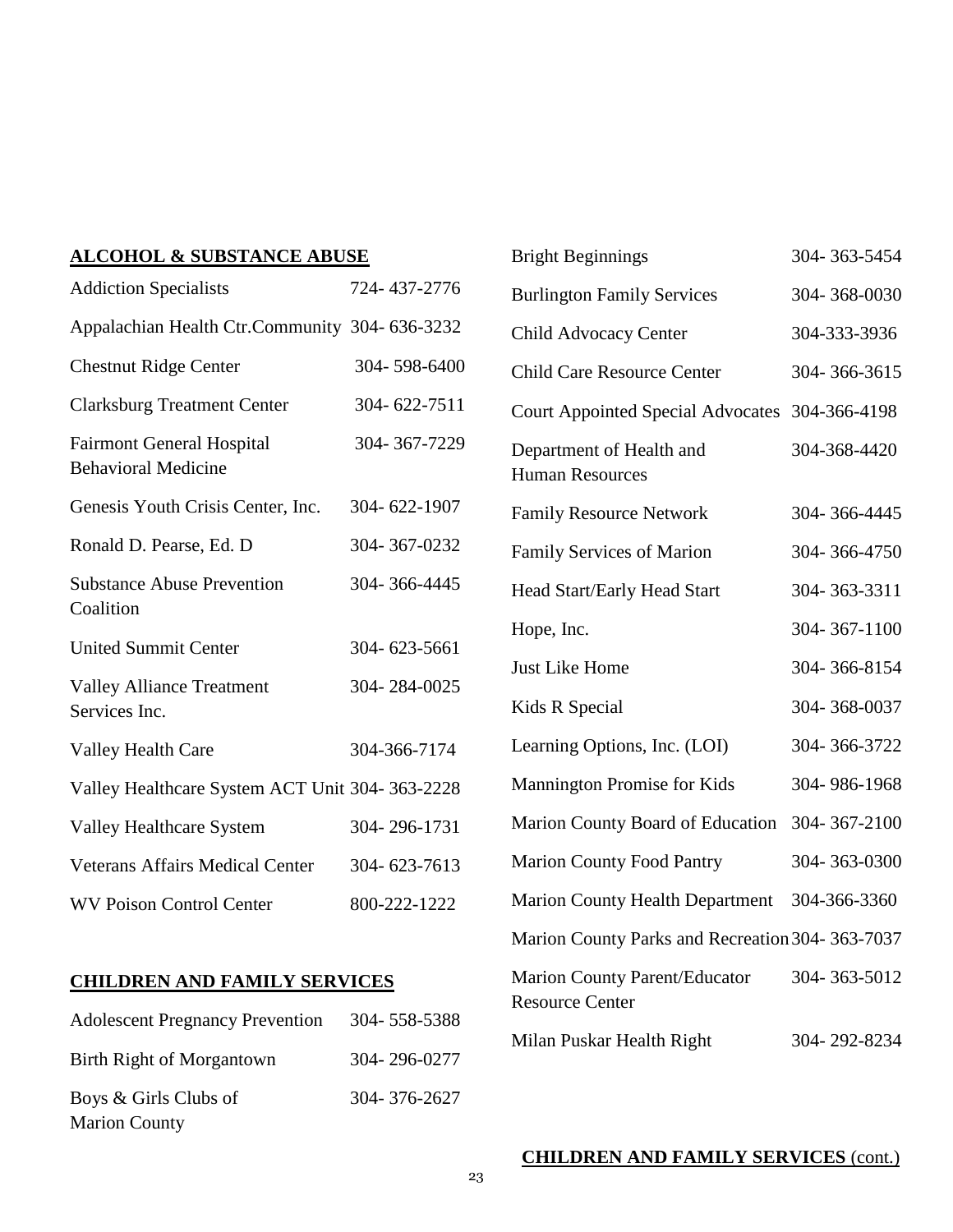| Mountain State Parents Children<br><b>Adolescent Network</b>    | 800-CHILD85  | North Central West Virginia OIC             | 304-366-8142 |
|-----------------------------------------------------------------|--------------|---------------------------------------------|--------------|
| Pregnancy Resource Center Inc.                                  | 304-363-0003 | <b>RESA7</b>                                | 304-624-6554 |
| <b>RESA7</b>                                                    | 304-624-6554 | Youth Academy                               | 304-363-3341 |
|                                                                 |              |                                             |              |
| <b>Salvation Army</b>                                           | 304-366-2601 |                                             |              |
| Sunbeam                                                         | 304-366-7503 |                                             |              |
| Try-Again Homes, Inc.                                           | 304-363-5863 |                                             |              |
| United Way of Marion County                                     | 304-366-4550 | <b>EMPLOYMENT ASSISTANCE</b>                |              |
| WIC- Marion County Women,<br><b>Infants and Children</b>        | 304-366-2387 | North Central West Virginia OIC             | 304-366-8142 |
| Wonderland                                                      | 304-986-1827 | Workforce West Virginia                     | 304-363-0654 |
| WV Healthy Start/HAPI Project                                   | 304-293-3840 |                                             |              |
| West Virginia 211:                                              | 211          |                                             |              |
| <b>WVU Extension Service</b>                                    | 304-367-2772 | <b>EMERGENCY SERVICES</b>                   |              |
| Youth Advocate Program                                          | 304-366-5832 | <b>Adult Elder Abuse Hotline</b>            | 800-352-6513 |
| <b>YWCA</b> of Marion County                                    | 304-366-4480 | <b>American Red Cross</b>                   | 304-366-2060 |
|                                                                 |              | <b>Chestnut Ridge Center</b>                | 304-598-6400 |
|                                                                 |              | Connecting Link, Incorporated               | 304-363-4882 |
| <b>EDUCATION</b>                                                |              | Department of Health and<br>Human Resources | 304-368-4420 |
| Boys & Girls Clubs<br>of Marion County                          | 304-376-2627 | <b>Fairmont General Hospital</b>            | 304-367-7100 |
| <b>Fairmont State University</b>                                | 304-367-4000 | Hope, Inc.                                  | 304-367-1100 |
| Head Start/Early Head Start                                     | 304-363-3311 | Legal Aid of WV                             | 800-453-1939 |
| Learning Options, Inc. (LOI)                                    | 304-366-3722 | <b>Mannington Food Pantry</b>               | 304-986-2147 |
| <b>Literacy Volunteers</b>                                      | 304-366-6055 | <b>Marion County Health Department</b>      | 304-366-3360 |
| of Marion County                                                |              | <b>Salvation Army</b>                       | 304-366-2601 |
| Marion County Board of Education                                | 304-367-2100 | <b>Scott Place Homeless Shelter</b>         | 304-366-6543 |
| Marion County Parent/Educator                                   | 304-363-5012 | Soup Opera                                  | 304-367-1098 |
| <b>Resource Center</b><br><b>Marion County Technical Center</b> | 304-986-3590 | <b>United Summit Center</b>                 | 304-623-5661 |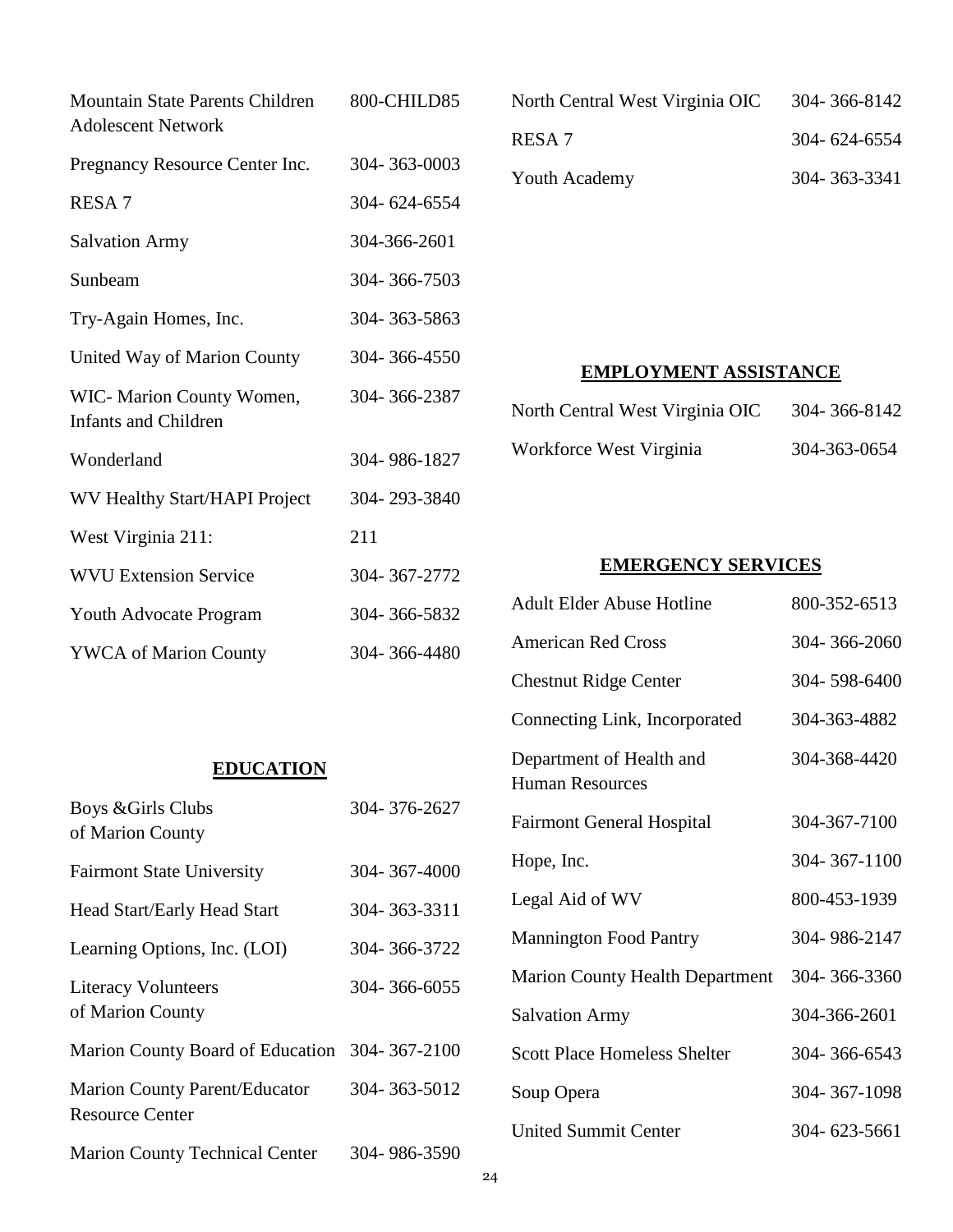| United Way of Marion County     | 304-366-4550 | Health South Mountain View Rehab |              |
|---------------------------------|--------------|----------------------------------|--------------|
|                                 |              | Morgantown office-               | 304-598-1100 |
| West Virginia Rescue Ministries | 304-363-0300 | Bridgeport office-               | 681-342-7300 |
| <b>WV Poison Control Center</b> | 800-222-1222 |                                  |              |
| West Virginia 211               | 211          | Hospice Care                     | 304-363-381  |
|                                 |              | John Manchin Sr. Health Center   | 304-363-2500 |

#### **FOOD ASSISTANCE**

| <b>Mannington Food Pantry</b>                            | 304-986-2147 |
|----------------------------------------------------------|--------------|
| <b>Marion County Food Pantry</b>                         | 304-363-0300 |
| Meals on Wheels                                          | 304-363-2938 |
| <b>Salvation Army</b>                                    | 304-366-2601 |
| <b>Scott Place</b>                                       | 304-366-6543 |
| Soup Opera                                               | 304-367-1098 |
| United Methodist Church Food Pantry304-816-6046          |              |
| West Virginia Rescue Ministries                          | 304-363-0300 |
| WIC- Marion County Women,<br><b>Infants and Children</b> | 304-366-2387 |
| West Virginia 211:                                       | 211          |

#### **HEALTH / MEDICAL SERVICES**

| Birth Right of Morgantown                                | 304-296-0277 |
|----------------------------------------------------------|--------------|
| Caritas House, Inc.                                      | 304-985-0021 |
| <b>Chestnut Ridge Center</b>                             | 304-598-6400 |
| <b>Fairmont General Hospital</b>                         | 304-367-7100 |
| Fairmont General Hospital-<br><b>Behavioral Medicine</b> | 304-367-7229 |

| Morgantown office-<br>Bridgeport office-                                                      | 304-598-1100<br>681-342-7300                 |
|-----------------------------------------------------------------------------------------------|----------------------------------------------|
| Hospice Care                                                                                  | 304-363-3815                                 |
| John Manchin Sr. Health Center                                                                | 304-363-2500                                 |
| Klingberg Center for Children                                                                 | 304-293-7331                                 |
| <b>Marion County Health Department</b>                                                        | 304-366-3360                                 |
| Milan Puskar Health Right                                                                     | 304-292-8234                                 |
| <b>MVA's Wellness Center</b><br><b>North Marion Campus</b><br><b>East Fairmont Campus</b>     | 304-986-3063<br>304-367-0654                 |
| <b>MVA's Health Center</b><br><b>Fairmont</b> office<br>Shinnston office<br>Mannington office | 304-366-0700<br>304-592-1040<br>304-986-1750 |
| Pregnancy Resource Center Inc.                                                                | 304-363-0003                                 |
| Rosewood Center Genesis Healthcare304-265-0095                                                |                                              |
| <b>United Summit Center</b>                                                                   | 304-623-5661                                 |
| <b>Valley Health Care</b>                                                                     | 304-366-7174                                 |
| Valley Healthcare System ACT Unit 304-363-2228                                                |                                              |
| Valley Healthcare System                                                                      | 304-296-1731                                 |
| <b>Veterans Affairs Medical Center</b>                                                        | 304-623-7613                                 |
| Wishing Well Health Center                                                                    | 304-366-9100                                 |
| <b>WV Poison Control Center</b>                                                               | 800-222-1222                                 |

#### **HOMELESS ASSISTANCE**

| <b>Scott Place Homeless Shelter</b> | 304-366-6543 |
|-------------------------------------|--------------|
| Soup Opera                          | 304-367-1098 |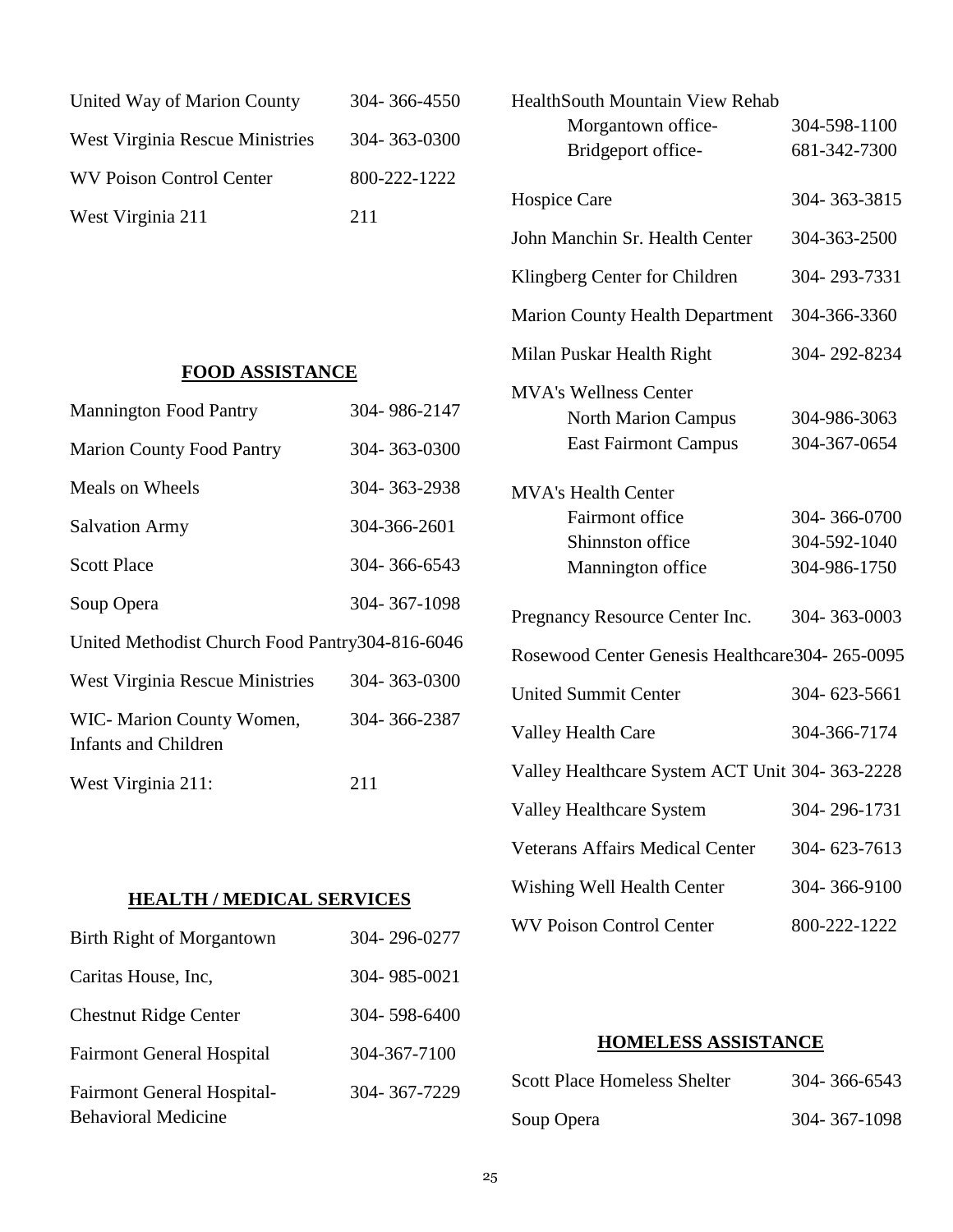| <b>West Virginia Rescue Ministries</b> | 304-363-0300 | <b>Alzheimer's Association</b>                                 | 304-599-1159 |
|----------------------------------------|--------------|----------------------------------------------------------------|--------------|
|                                        |              | <b>Chestnut Ridge Center</b>                                   | 304-598-6400 |
| <b>HOUSING ASSISTANCE</b>              |              | <b>Fairmont General Hospital</b><br><b>Behavioral Medicine</b> | 304-367-7229 |
| <b>Eastview Unity Apartments</b>       | 304-366-6934 | Klingberg Center for Children                                  | 304-293-7331 |
| Fairmont/Morgantown                    | 304-363-0860 | <b>United Summit Center</b>                                    | 304-623-5661 |
| <b>Housing Authority</b>               |              | Valley Healthcare System ACT Unit 304-363-2228                 |              |
| West Virginia 211                      | 211          | <b>Valley Healthcare System</b>                                | 304-296-1731 |

| <b>LAUNDRY, SHOWERS, etc</b>        |              | <b>SENIOR SERVICES</b>                           |              |
|-------------------------------------|--------------|--------------------------------------------------|--------------|
| Soup Opera                          | 304-367-1098 | <b>Adult Elder Abuse Hotline</b>                 | 800-352-6513 |
|                                     |              | <b>Alzheimer's Association</b>                   | 304-599-1159 |
|                                     |              | <b>Eastview Unity Apartments</b>                 | 304-366-6934 |
| <b>LEGAL / FINANCIAL ASSISTANCE</b> |              | Hospice Care                                     | 304-363-3815 |
| Connecting Link, Inc.               | 304-363-4882 | Marion County Senior Citizens, Inc. 304-366-8779 |              |
| Legal Aid of WV                     | 800-453-1939 | <b>Marion County Transit Authority</b>           | 304-366-8177 |
| West Virginia 211                   | 211          | Meals on Wheels                                  | 304-363-2938 |
|                                     |              | <b>Valley Health Care</b>                        | 304-296-1731 |
| <b>MENTAL HEALTH SERVICES</b>       |              | Wishing Well Health Center                       | 304-366-9100 |

#### **MENTAL HEALTH SERVICES**

Addiction Specialists 724- 437-2776

#### *Substance Abuse Resources*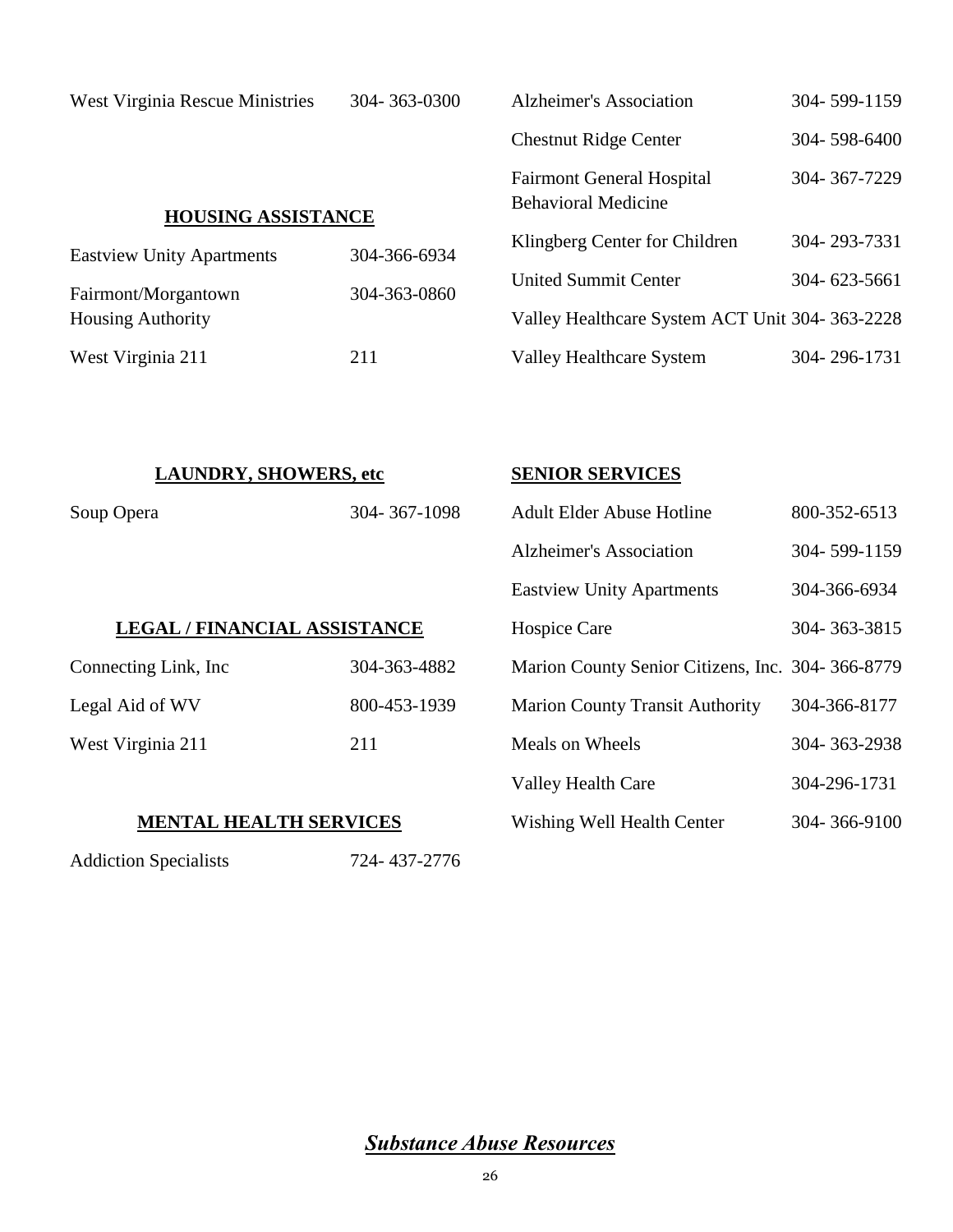#### *Support Groups*

| WV Drug Prescription Drug Abuse Quitline | 866-WV-QUITT |
|------------------------------------------|--------------|
| <b>WV Prevention Resource Center</b>     | 304-293-8612 |
| Alcoholics Anonymous                     | 304-291-7918 |
| <b>Narcotics Anonymous</b>               | 800-766-4442 |
| 24 Hour Crisis Line                      | 800-579-5844 |
| <b>Center for Substance Abuse</b>        | 800-662-4357 |
| National Institute of Drug Abuse         | 301-443-1124 |

#### *Substance Abuse Services - General*

| Fairmont General Hospital - Behavioral Medicine | 304-367-7229 Fairmont   |
|-------------------------------------------------|-------------------------|
| Chestnut Ridge Hosp/WVU Hospitals Inc           | 304-598-6400 Morgantown |
| <b>United Summit Center</b>                     | 304-623-5661 Clarksburg |
| Valley Comprehensive Comm MH Ctr Inc            | 304-363-2228 Fairmont   |
| <b>Valley Healthcare System</b>                 | 304-296-1731 Morgantown |
| VA Medical Center Substance Abuse Services      | 304-623-7613 Clarksburg |

#### *Residential Treatment*

| <b>ACT Unit / Valley Health Care</b> | 304-363-2228 Fairmont   |
|--------------------------------------|-------------------------|
| Alcohol & Drug Rehab Facility        | 800-821-4357 Salem, VA  |
| Valley Healthcare System             | 304-296-1731 Morgantown |
| New Beginnings                       | 304-367-1625 Fairmont   |
| Southern WV Fellowship Home          | 304-253-1441 Beckley    |
| <b>Storm Haven Transitional Home</b> | 304-252-2081 Raleigh    |

#### *Residential Treatment for Youth*

| <b>Chestnut Ridge Center WVU Healthcare</b> | 304-598-6364 Morgantown |
|---------------------------------------------|-------------------------|
| <b>YORE</b> Academy                         | 304-363-3341 Fairmont   |

#### *ON-LINE SUBSTANCE ABUSE RESOURCES*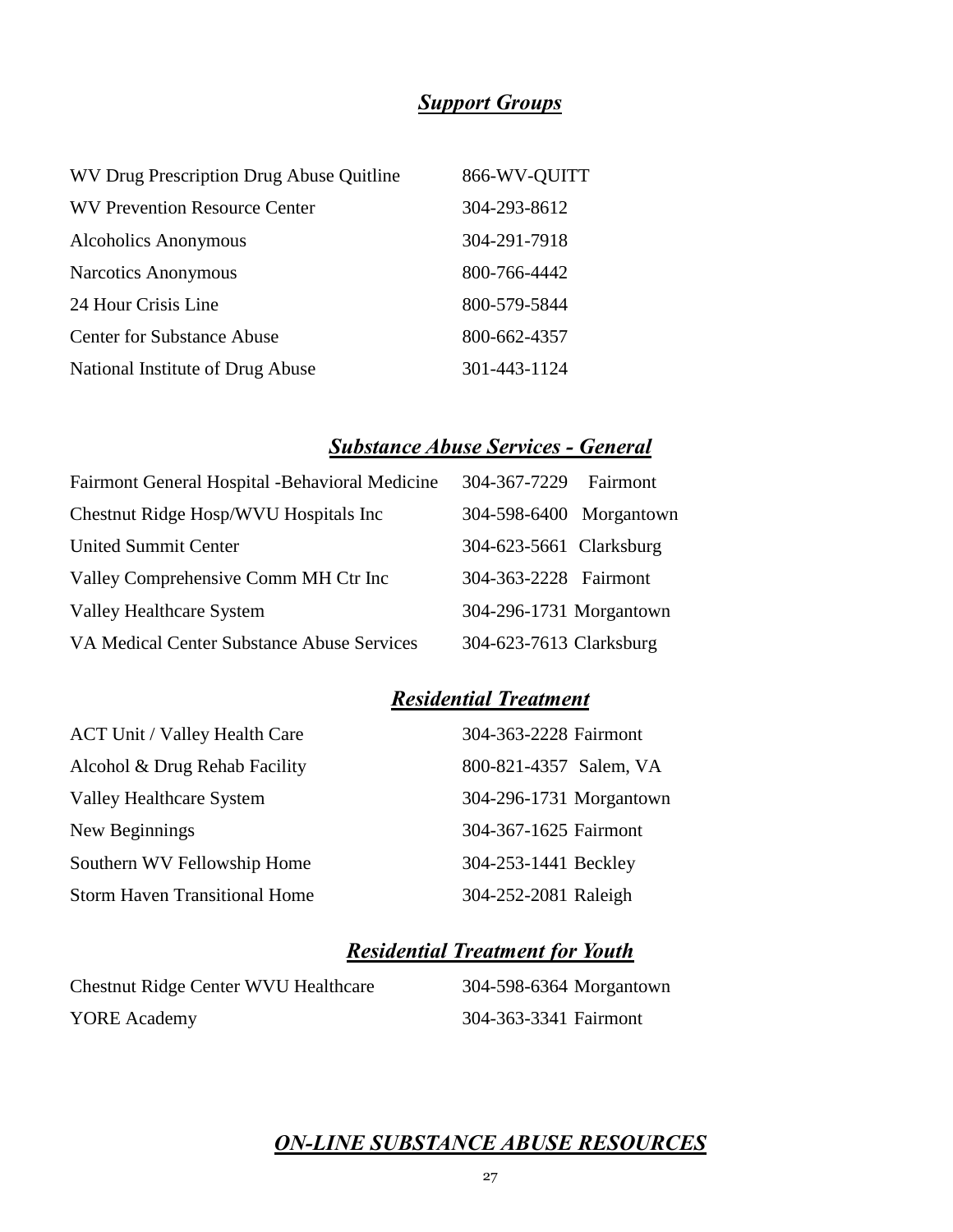#### The Internet is full of information and misinformation.

Visit these sites to find credible information and valuable resources about drug awareness and prevention.

- Drug Enforcement Administration: www.justice.gov/dea
- *Just Think Twice*  www.justthinktwice.com
- Get Smart About Drugs www.getsmartaboutdrugs.com
- Center for Mental Health Services: www.mentalhealth.gov
- Center for Substance Abuse Prevention: www.samhsa.gov
- Center for Substance Abuse Treatment: www.samhsa.gov
- Community Capacity Development Office: http://www.ojp.usdoj.gov/ccdo/
- National Guard Bureau Counterdrug Program: http://www.nationalguard.mil/home.aspx
- National Highway Traffic Safety Administration Impaired Driving Division:www.nhtsa.gov/impaired
- National Institute on Drug Abuse: www.nida.nih.gov
- Office of National Drug Control Policy: www.whitehousedrugpolicy.gov
- Office of Safe and Drug-Free Schools: www.ed.gov/about/offices/list/osdfs/index.html

#### *DRUG PREVENTION ORGANIZATIONS*

- American Council for Drug Education: www.acde.org
- Above the Influence; Abovetheinfluence.com
- D.A.R.E. America: www.dare.com
- Join Together: www.drugfree.org/join-together/
- The Partnership at Drugfree.org: http://www.drugfree.org
- Students Against Destructive Decisions (SADD) [www.sadd.org](http://www.sadd.org/)
- Marion County Family Resource Network: marionFRN.com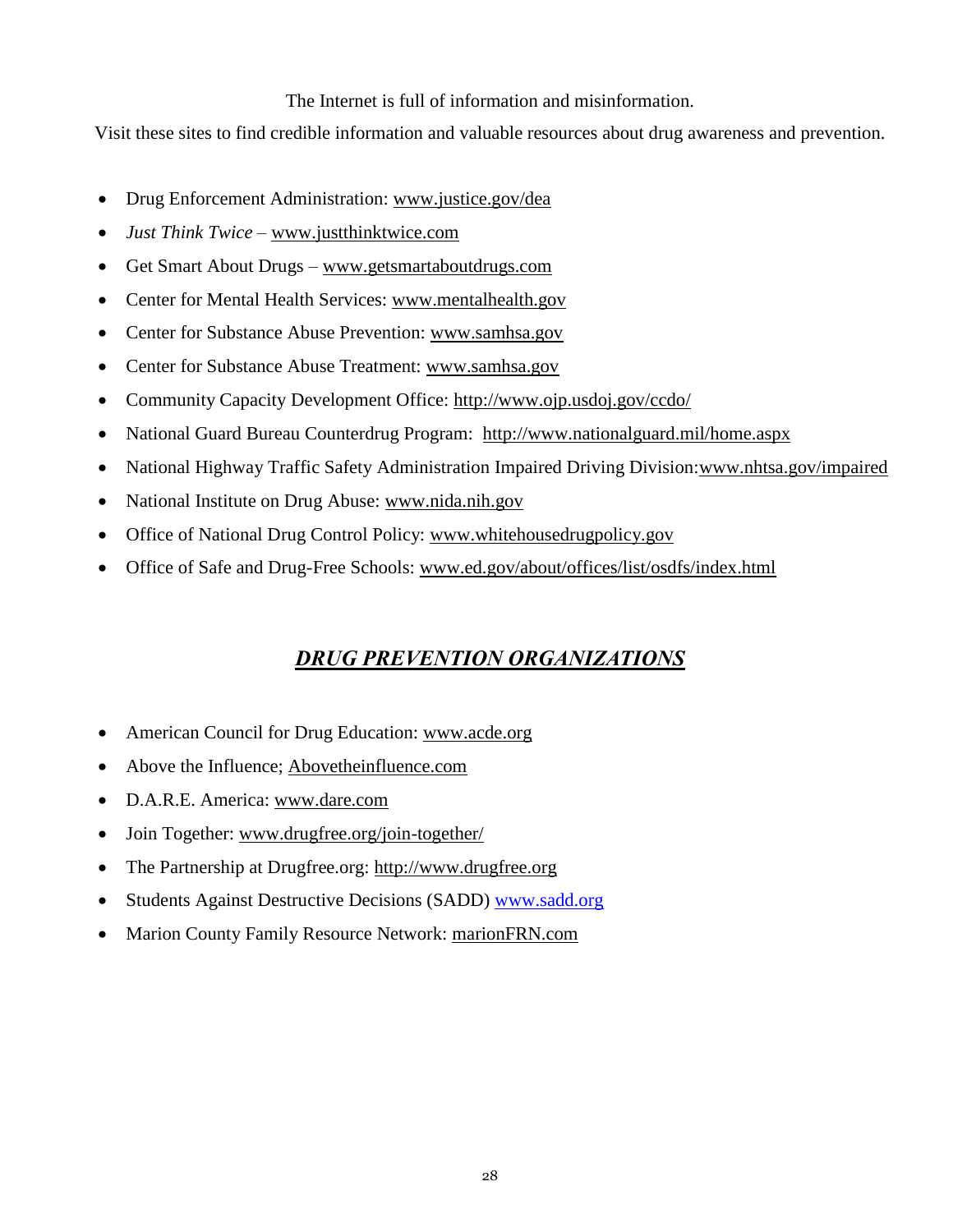### **Suicide Prevention Organizations**

#### **American Association of Suicidology (AAS)** [www.suicidology.org](http://www.suicidology.org/)

AAS promotes research, public awareness programs, public education, and training for professionals and volunteers. It serves as a national clearinghouse for information on suicide, publishing and disseminating statistics and suicide prevention resources. AAS also hosts annual national conferences for professionals and survivors.

#### **American Foundation for Suicide Prevention (AFSP)** www.afsp.org

AFSP funds research and offers educational programs and resources for professionals, survivors of suicide loss, and the public, promotes and keeps track of policies and legislation related to suicide prevention. AFSP chapters provide connections to local resources and services addressing suicide prevention. The chapters also organize awareness events.

#### **International Association for Suicide Prevention (IASP)** www.iasp.info

IASP is an international suicide prevention membership organization dedicated to preventing suicidal behavior, alleviating its effects, and providing a forum for academics, mental health professionals, crisis workers, volunteers, and suicide survivors. IASP sponsors World Suicide Prevention Day, congresses, task forces, conferences, and awards for research in suicidology.

#### **Jason Foundation** www.jasonfoundation.com

The Jason Foundation is an educational organization dedicated to the awareness and prevention of youth suicide. It produces educational curricula and training programs for students, educators, youth workers, and parents to help them identify and assist at-risk youth.

#### **Means Matter, Harvard School of Public Health** www.hsph.harvard.edu/means-matter/

The mission of the Means Matter campaign is to increase the proportion of suicide prevention groups that promote activities that reduce a suicidal person's access to lethal means of suicide. The website has a wide variety of information to help families, clinicians, suicide prevention groups, local communities, and colleges and universities.

#### **National Council for Suicide Prevention (NCSP)** [www.ncsp.org](http://www.ncsp.org/)

NCSP is a group of leading national suicide prevention organizations that comes together to speak as a collective voice on selected issues and is dedicated to advancing suicide prevention through leadership and advocacy. NCSP philosophy is rooted in the belief that collaboration between like organizations will help pool resources and strengthen member organizations' ability to effect positive change in the field.

#### **National Suicide Prevention Lifeline (Lifeline)** www.suicidepreventionlifeline.org

The Lifeline provides immediate assistance 24 hours a day, 7 days a week to individuals in suicidal crisis by connecting them to the nearest available suicide prevention and mental health service provider through a tollfree telephone number: 1–800–273–TALK (8255). The Lifeline also provides informational materials featuring the phone number, such as brochures, wallet cards, and posters.

#### **Samaritans USA** www.samaritansusa.org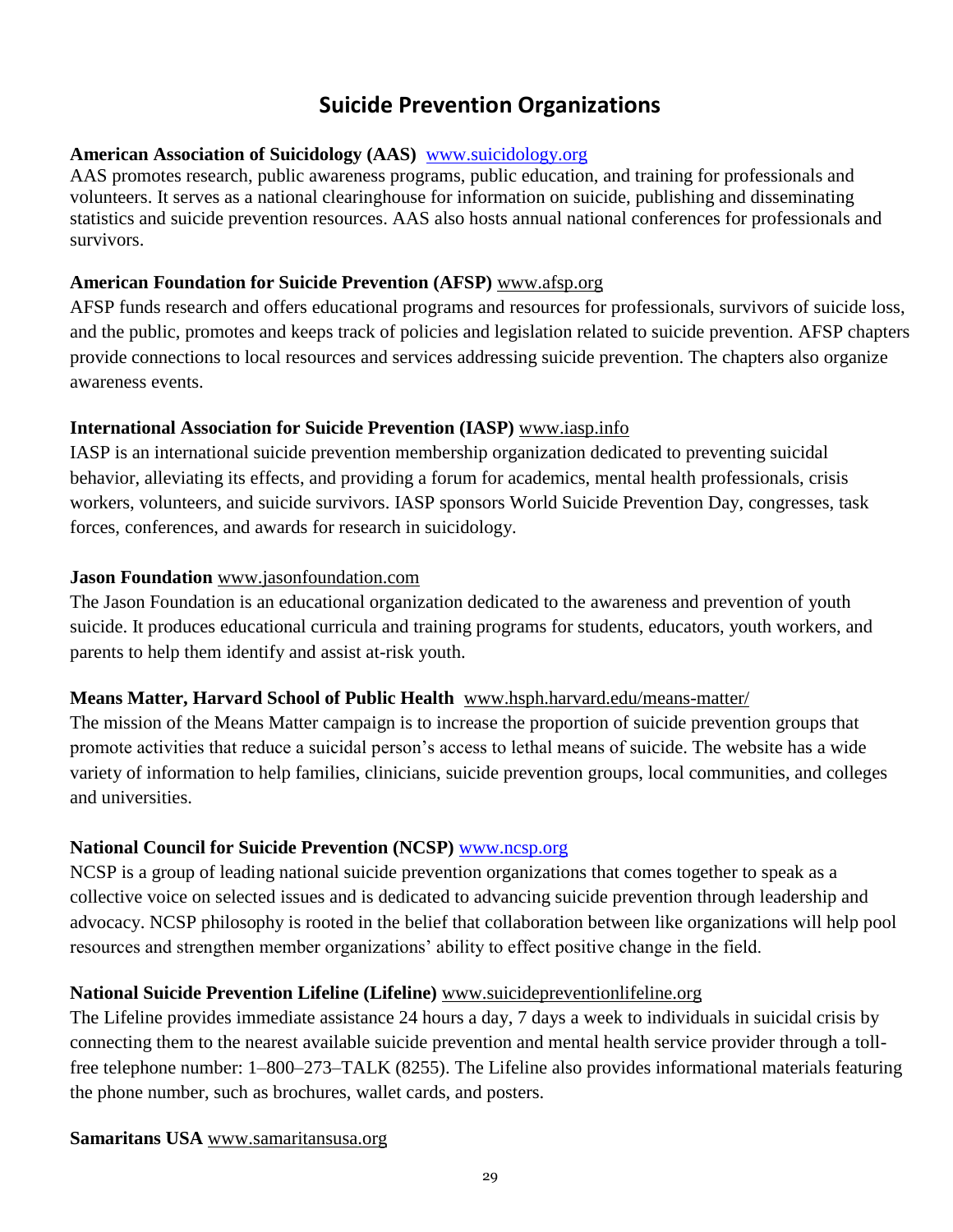Samaritans USA provides services to those at risk for suicide, provides support for those who have experienced a loss due to suicide, and educates caregivers and health providers. Crisis lines are the cornerstone of Samaritans USA's services. Samaritans USA also provides suicide prevention education to the public and survivor support groups.

#### **Suicide Awareness Voices of Education (SAVE)** www.save.org

SAVE's mission is to prevent suicide through public awareness and education, reduce prejudice, and serve as a resource for those touched by suicide. SAVE's prevention and education programs are designed to increase awareness and knowledge about brain illnesses and suicide, accessing community resources, and understanding and use of intervention skills to help prevent suicide.

#### **Suicide Prevention Resource Center (SPRC)** www.sprc.org

SPRC is a SAMHSA-funded, national center that helps strengthen the efforts of state, tribal, community, and campus suicide prevention organizations and coalitions and organizations that serve populations with high suicide rates. It provides technical assistance, training, a variety of resource materials, a current awareness newsletter (*The Weekly SPARK*), and a searchable online library. In partnership with AFSP, SPRC coproduces the BPR for Suicide Prevention. SPRC also provides organizational support for the National Action Alliance for Suicide Prevention.

#### **The Jed Foundation** www.jedfoundation.org

The Jed Foundation works to promote emotional health and prevent suicide among college and university students. The Jed Foundation's programs include: ULifeline, an online resource that gives students access to campus-specific resources and allows them to take an anonymous mental health screening; the Half of Us campaign with mtvU, which uses online, on-air, and on campus programming to encourage help-seeking; Love is Louder, a movement online and in communities to build connectedness and increase resiliency; and more.

#### **The Link Counseling Center** www.thelink.org

The Link provides services and support to those who have lost a loved one to suicide, including workshops, resource materials, telephone counseling, information, and referrals. The Link also offers trainings for survivors and professionals on creating and facilitating support groups for survivors.

#### **Yellow Ribbon** www.yellowribbon.org

Yellow Ribbon is the producer of the adult gatekeeper training *Be a Link!,* and the youth program *Ask 4 Help!*  Its services include providing technical assistance to states and communities and support to survivors, including a list of survivor support groups across the United States.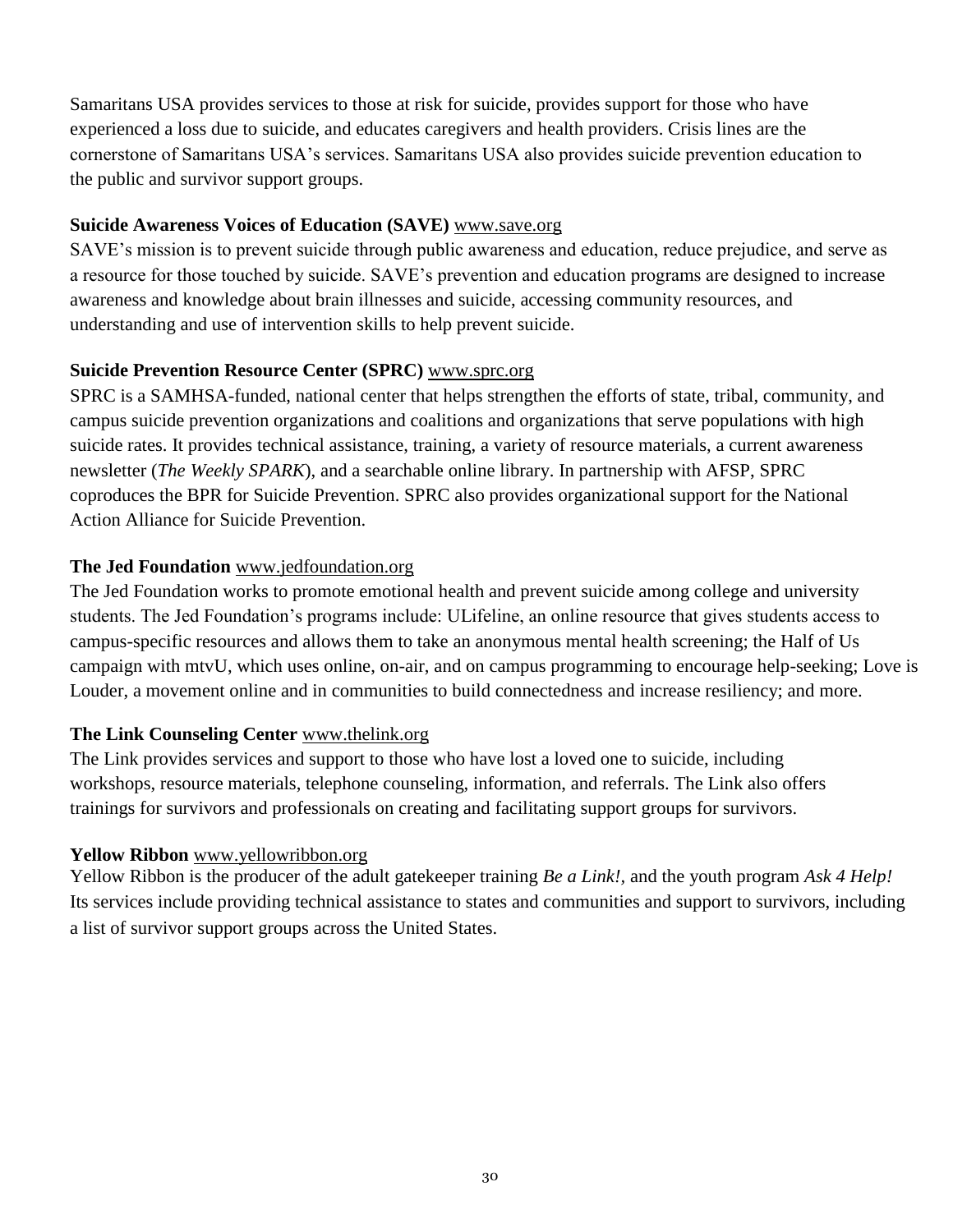### Commonly Needed Local Resources

#### *Area Assistance*

**Marion County Sheriff's Department Law Enforcement** 316 Monroe Street, Jacobs Building 1st Floor Fairmont, WV 26554 Phone: (304) 367-5300

#### **Fairmont Fire Department**

500 Quincy Street P.O. Box 1428 Fairmont, WV 26554 Fire Chief's Office: (304) 363-7620

#### **Fairmont Police Department**

500 Quincy St. Fairmont, West Virginia 26554 Phone: (304) 366-4200 (24/7) Office (304) 366-9280 (M -F 8 - 4)

#### **City of Fairmont - City Hall**

200 Jackson Street Suite 301 Fairmont, WV 26554 Phone: (304)366-6211

#### **WV Department of Health & Human Resources**

416 Adams St. Suite 307 Fairmont, WV 26554 Phone: (304) 368-4420 www.wvdhhr.org

#### **Marion County Family Resource Network**

112 Adams Street Room 204 Fairmont, WV 26554 304-366-4445

#### **Women Infant Child (WIC)**

532 Pennsylvania Avenue Fairmont, WV 26554 Phone: (304) 366-2387 fns.usda.gov/wic

#### **Pregnancy Resource Center**

36 Mountain Park Drive Fairmont, WV 26554 Phone: (304) 363-0003 (24 Hours)

#### **Hope Inc. Domestic Violence Center**

Phone: (304) 367-1100 24-hour hotline

#### *Health Services*

**Fairmont Regional Medical Center** 1325 Locust Avenue Fairmont, WV 26554 Phone: (304) 367-7100 [www.frmcwv.com](http://www.frmcwv.com/)

#### **MVA Fairmont Clinic**

1322 Locust Avenue Fairmont, WV 26554 Phone: (304) 366-0700

#### **Med Plus**

2048 V.I.P. Way Pleasant Valley, WV 26554 Phone: (304) 366-6200

#### **Whitehall Medical**

177 Middletown Rd Suite 1 Whitehall, WV 26554 Phone: (304) 363-6600

#### **Hospice Care**

1406 Country Club Rd Fairmont, WV 26554 Phone: (304) 363-3815